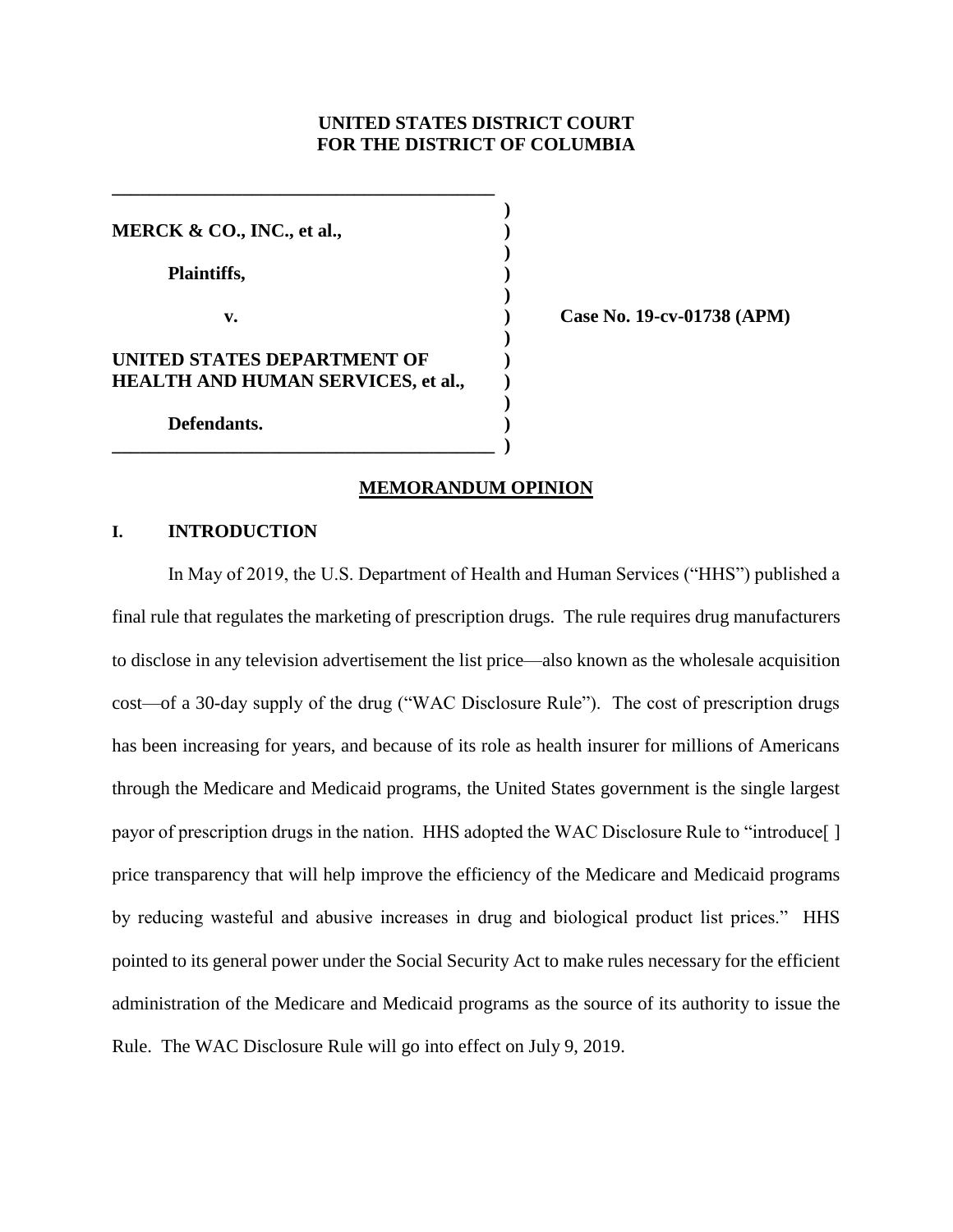Plaintiffs in this case are three drug manufacturers and a marketing trade association that contend that the WAC Disclosure Rule is unlawful. Plaintiffs advance two primary arguments. First, they argue that the Rule exceeds HHS's authority, because Congress neither expressly nor impliedly granted HHS the power under the Social Security Act to regulate drug marketing. Second, they maintain that the WAC Disclosure Rule is compelled speech that violates the First Amendment. Plaintiffs have asked the court to halt the WAC Disclosure Rule before it goes into effect.

Federal agencies typically enjoy expansive authority from Congress to formulate rules that have the force of law in areas germane to the statutes that they implement. But such authority is not unbounded. For a regulation to have the force of law, Congress must communicate through legislation, either expressly or impliedly, its intent for the agency to make rules in that specific area. When Congress has not communicated such intent, the agency has no power to act.

The court finds that HHS lacks the statutory authority under the Social Security Act to adopt the WAC Disclosure Rule. Neither the Act's text, structure, nor context evince an intent by Congress to empower HHS to issue a rule that compels drug manufacturers to disclose list prices. The Rule is therefore invalid. In view of this holding, the court does not reach Plaintiffs' First Amendment challenge.

To be clear, the court does not question HHS's motives in adopting the WAC Disclosure Rule. Nor does it take any view on the wisdom of requiring drug companies to disclose prices. That policy very well could be an effective tool in halting the rising cost of prescription drugs. But no matter how vexing the problem of spiraling drug costs may be, HHS cannot do more than what Congress has authorized. The responsibility rests with Congress to act in the first instance.

2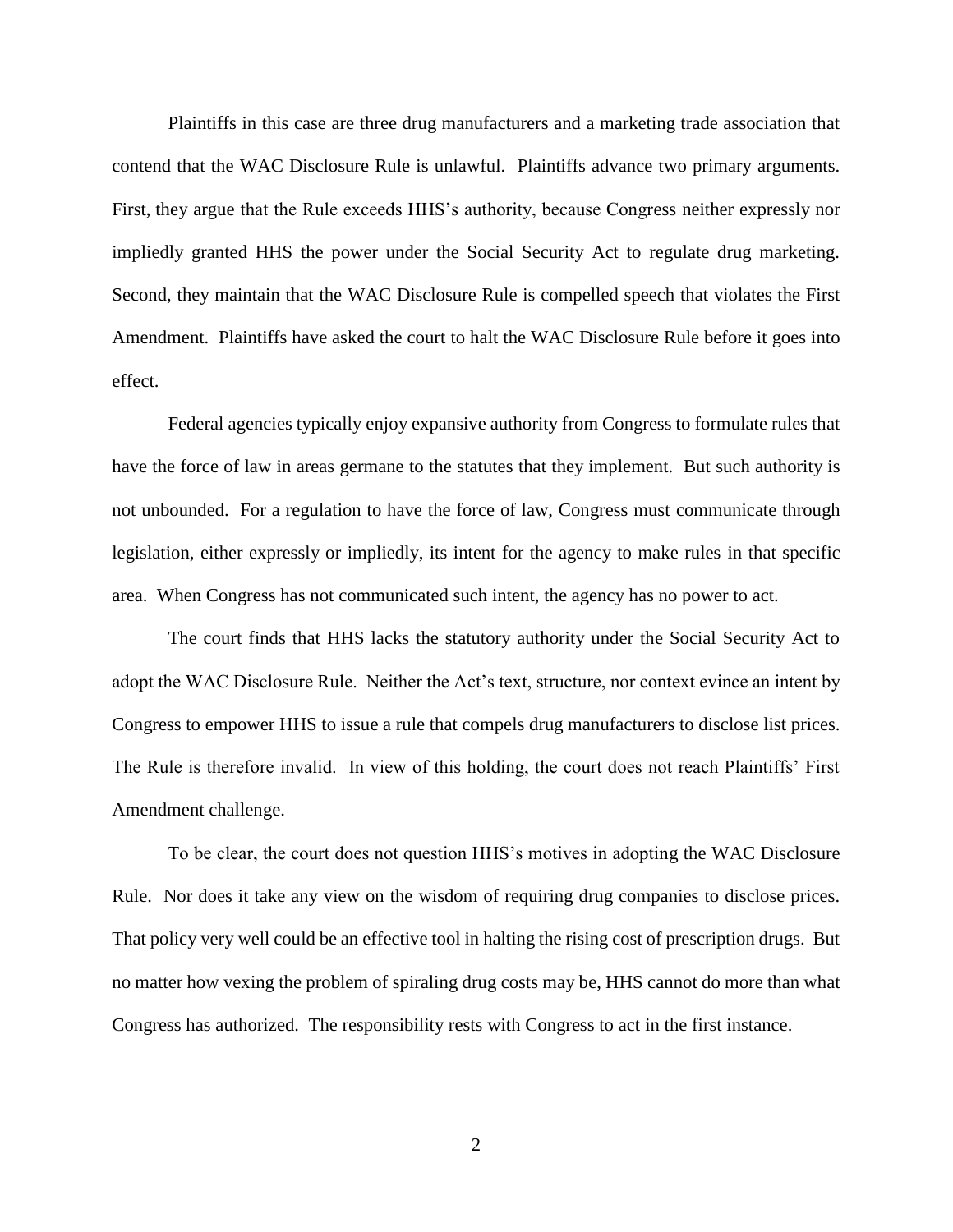For the reasons addressed below, the court declares the WAC Disclosure Rule invalid and sets aside the Rule.

# **II. BACKGROUND**

### **A. The Proposed Rule**

In May 2018, the Department of Health and Human Services ("HHS") issued a policy statement titled "Blueprint to Lower Drug Prices and Reduce Out-of-Pocket Costs" ("the Blueprint"). 83 Fed. Reg. 22,692 (May 16, 2018). The Blueprint's stated purpose was to halt rising drug prices and to lower out-of-pocket expenses that Americans pay for pharmaceutical products. *See id.* at 22,692. As one possible action, HHS announced that it would "[c]all on [the Food and Drug Administration ("FDA")] to evaluate the inclusion of list prices in direct-toconsumer advertising." *Id.* at 22,695. Direct-to-consumer advertising is one of the most important ways pharmaceutical manufacturers communicate with consumers to inform them of new products, raise disease awareness, and encourage consultation with health care providers. Compl., ECF No. 1 [hereinafter Compl.], ¶ 34.

Five months after issuing the Blueprint, in October 2018, HHS published a Notice of Proposed Rulemaking titled "Medicare and Medicaid Programs; Regulation to Require Drug Pricing Transparency." 83 Fed. Reg. 52,789 (Oct. 18, 2018). The Notice announced a Proposed Rule that would require direct-to-consumer television advertisements for prescription drug and biological products to include the "list price" of the product for a 30-day supply, if the list price is more than \$35 and the drug is covered under the Medicare or Medicaid program. *Id.* at 52,789, 52,799. The "list price" is a price that manufacturers set for sale to wholesalers before applying rebates or other price reductions. *See* Compl. ¶ 52. The "list price" is also known in the industry as the Wholesale Acquisition Cost ("WAC"). *See id.* at ¶¶ 4, 7. The Proposed Rule would require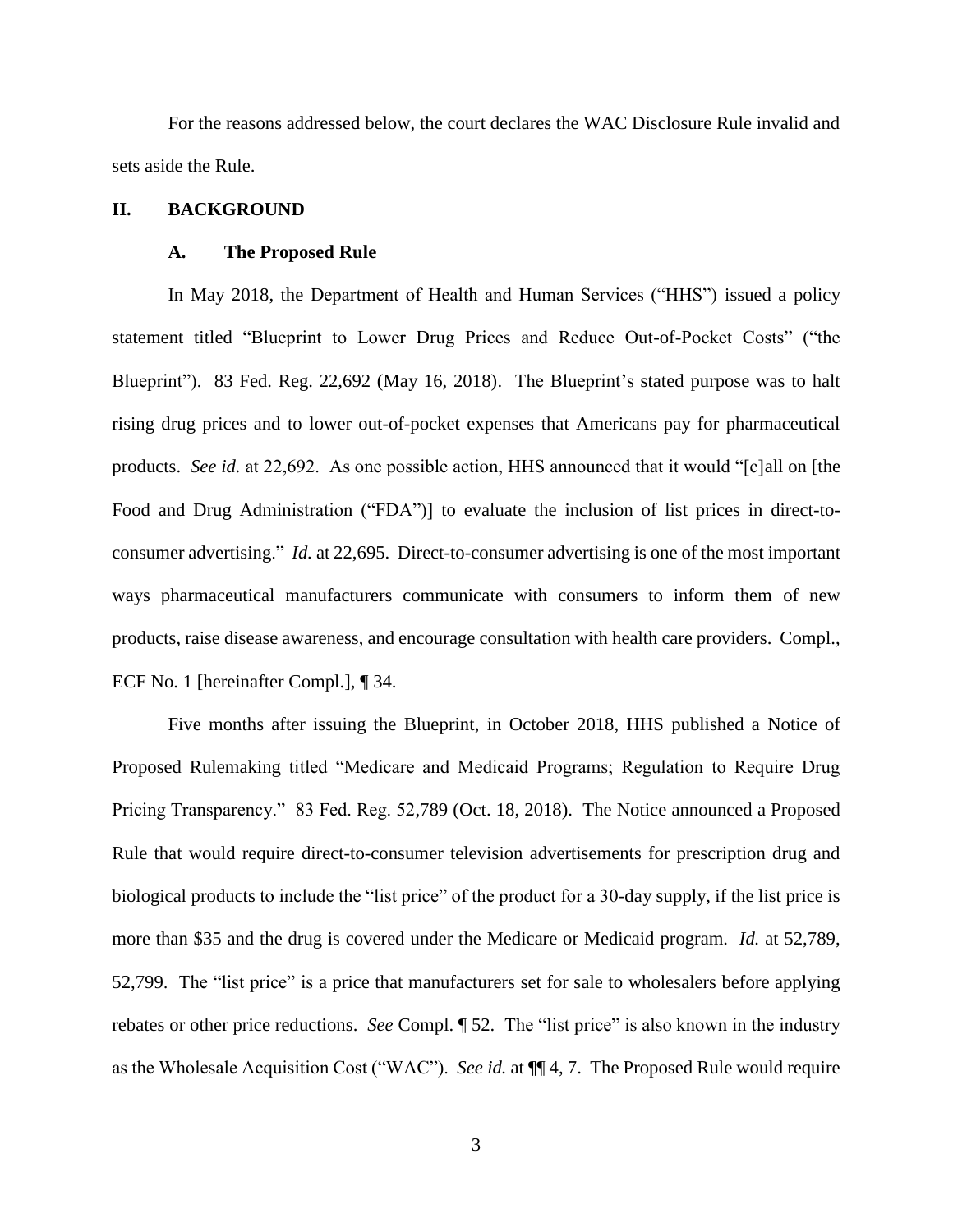covered television advertisements to contain the following statement: "The list price for a [30-day supply of [typical course of treatment with] [name of prescription drug or biological product] is [insert list price]. If you have health insurance that covers drugs, your cost may be different." 83 Fed. Reg. at 52,799.

One of the unexpected features of the Proposed Rule was the HHS sub-agency that issued it. The Blueprint stated that HHS may "call on the FDA to evaluate the inclusion of list prices in direct-to-consumer advertising." 83 Fed. Reg. at 22,695. The issuing agency, however, turned out to be the Centers for Medicare & Medicaid Services ("CMS"), acting pursuant to its rulemaking authority under the Social Security Act ("SSA"). *See id.* at 52,791–92. HHS acknowledged that "Congress has not explicitly provided HHS with authority to compel the disclosure of list prices to the public." *Id.* at 52,791. Yet, it "concluded that the proposed rule has a clear nexus to the Social Security Act." *Id.* HHS explained that "Congress has explicitly directed HHS to operate Medicare and Medicaid programs efficiently," *see id.*, and that the Proposed Rule was designed to advance that directive by lowering the costs that public health insurance programs pay for prescription drug benefits*, see id.* at 52,791–92.

# **B. The Final Rule**

On May 10, 2019, HHS announced that it had decided to finalize the Proposed Rule with minor modifications. *See Medicare and Medicaid Programs; Regulation to Require Drug Pricing Transparency*, 84 Fed. Reg. 20,732 (May 10, 2019). The court will refer to the final rule as the "WAC Disclosure Rule." Consistent with the Proposed Rule, the WAC Disclosure Rule requires the disclosure of drug prices. *See id.* Specifically, direct-to-consumer television advertisements of drugs covered by the Medicare and Medicaid programs must communicate the list price, or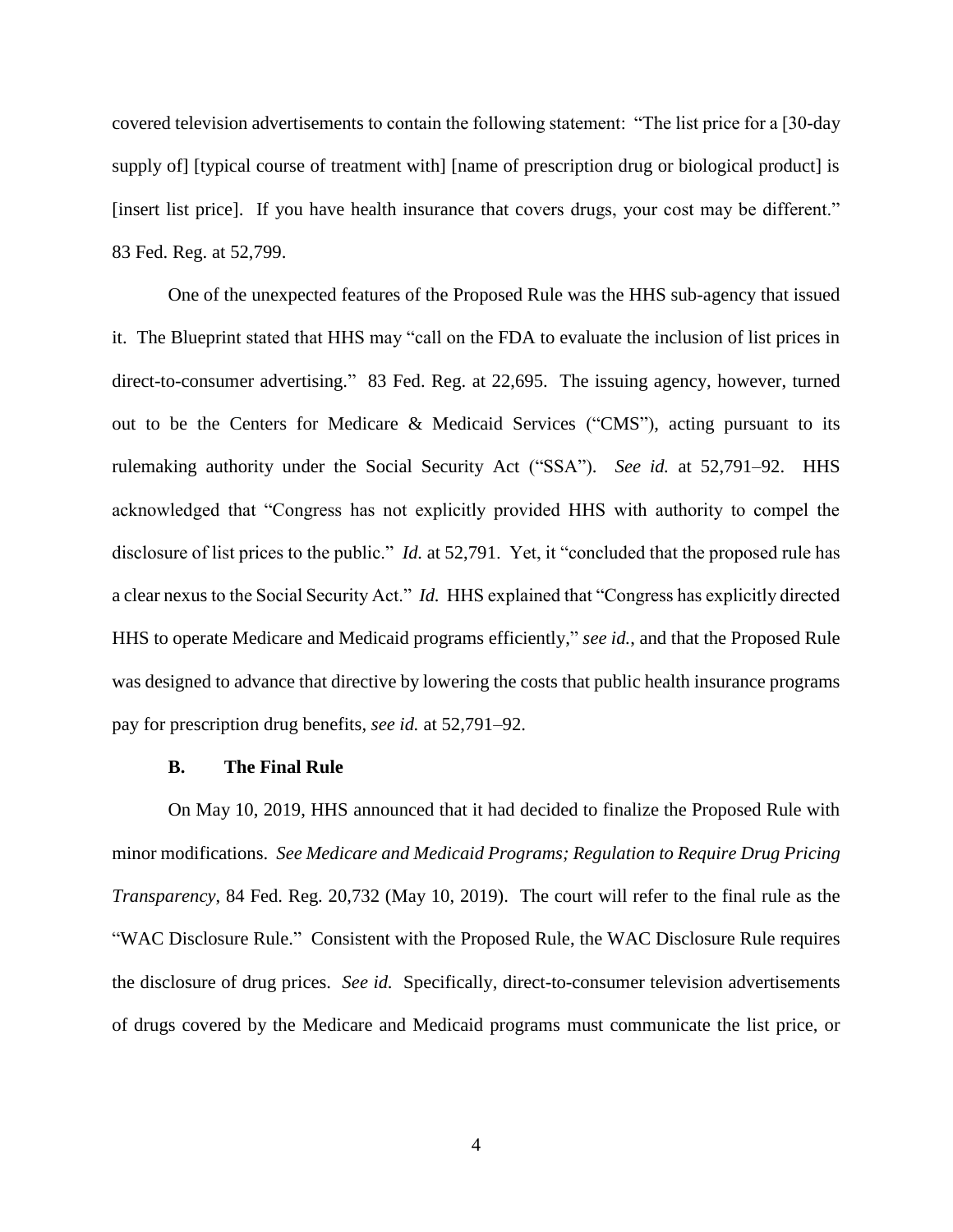WAC, for a 30-day supply of the drug, if it costs more than \$35 per month. *See id.* HHS set the effective date of the WAC Disclosure Rule as July 9, 2019. *See id.*

HHS adopted the WAC Disclosure Rule over numerous objections raised by the pharmaceutical industry. *See id.* at 20,735. Two primary objections are the focus of this action.

The first was that HHS lacks the legal authority to promulgate the Rule under the SSA. *See id.* at 20,735–36. In response to this criticism, HHS identified two provisions of the SSA, Sections 1102 and 1871, as the source of its rulemaking authority. *See id.* at 20,736. Section 1102(a) provides in pertinent part: The Secretary of HHS "shall make and publish such rules and regulations, not inconsistent with this chapter, as may be necessary to the efficient administration of the functions with which [he] is charged under this chapter." 42 U.S.C. § 1302(a). Similarly, Section 1871(a) states that the Secretary of HHS "shall prescribe such regulations as may be necessary to carry out the administration of the insurance programs under this subchapter." *Id.*  § 1395hh(a)(1). HHS defended its reliance on these general rulemaking provisions on the ground that the WAC Disclosure Rule's objective was to lower drug costs, thereby promoting the "efficient administration of Medicare and Medicaid." *See* 84 Fed. Reg. at 20,736.

The second major objection concerned use of the WAC as the advertised price. The industry asserted that referring to the WAC risked misleading and confusing consumers, as the WAC rarely captures the actual out-of-pocket costs that most Americans pay for drug products due to, among other things, insurance coverage and patient assistance programs. *See id.* at 20,739– 42. HHS responded that the WAC was a recognized benchmark of cost within the industry and correlated with out-of-pocket expenses, and that its disclosure would create an opportunity for patients to discuss the cost of drugs with their physicians. *See id.* at 20,739.HHS further stated that the second sentence of the disclosure—advising that if the buyer has health insurance, the cost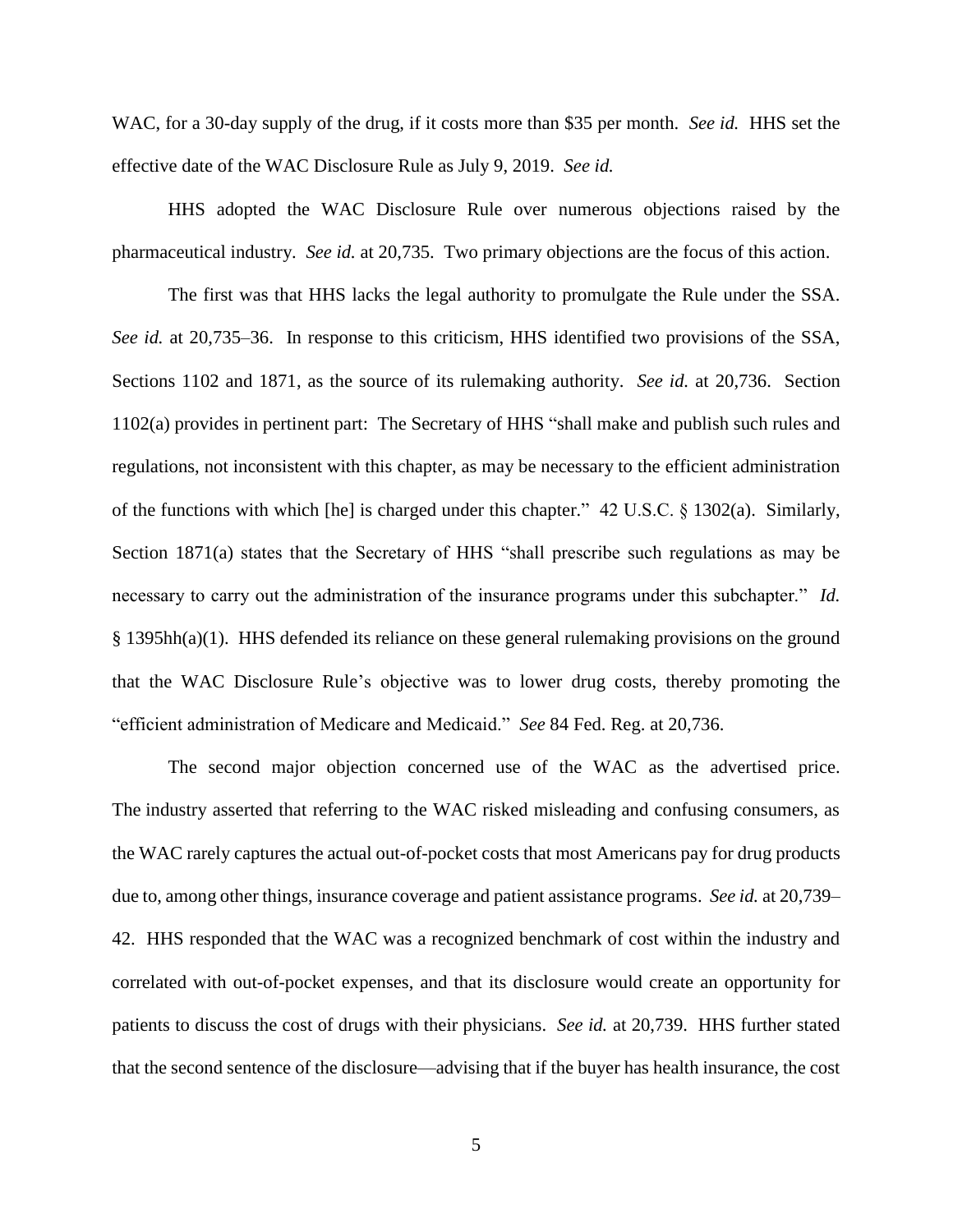of the drug may be different—would mitigate any confusion. *See id.* at 20,741. It therefore dismissed the industry's concern. *Id.*

The industry's opposition to using the WAC also manifested itself as a First Amendment argument. *See id.* at 20,743–48. The challengers argued that the WAC Disclosure Rule was compelled speech that violated the First Amendment. *See id.* at 20,743–44. The forced disclosure, they maintained, did not pass muster under the intermediate scrutiny standard articulated by the Supreme Court in *Central Hudson Gas & Electric Corp. v. Public Service Commission of New York*, 447 U.S. 557 (1980), or the more relaxed standard used in *Zauderer v. Office of Disciplinary Counsel of the Supreme Court of Ohio*, 471 U.S. 626 (1985). *See id.* at 20,744.HHS rejected these arguments, finding that the WAC Disclosure Rule satisfied both tests. *See id.* 

# **B. Procedural History**

### *1. This Action and the Motion to Stay*

Plaintiffs in this case are three pharmaceutical companies—Merck & Co., Inc.; Eli Lilly and Company; and Amgen Inc.—and the National Association of Advertisers, Inc., a membership organization focused on "promot[ing] and protect[ing] the well-being of the marketing community." Compl. ¶ 21. Plaintiffs filed their Complaint on June 14, 2019, approximately five weeks after the Final Rule's publication. *See* Compl*.* They named as defendants HHS; Alex M. Azar II, the Secretary of HHS in his official capacity; CMS; and Seema Verma, the Administrator of CMS in her official capacity (collectively "Defendants"). *Id.* ¶¶ 22–25.

The Complaint contains one count asserting that the WAC Disclosure Rule violates the Administrative Procedure Act ("APA"), 5 U.S.C. §§ 701–706. *Id.* ¶¶ 110–114. Plaintiffs allege three distinct theories of violation: (1) The WAC Disclosure Rule "exceeds the HHS's statutory authority, *see* 5 U.S.C. § 706(2)(C); (2) it is arbitrary, capricious, an abuse of discretion, and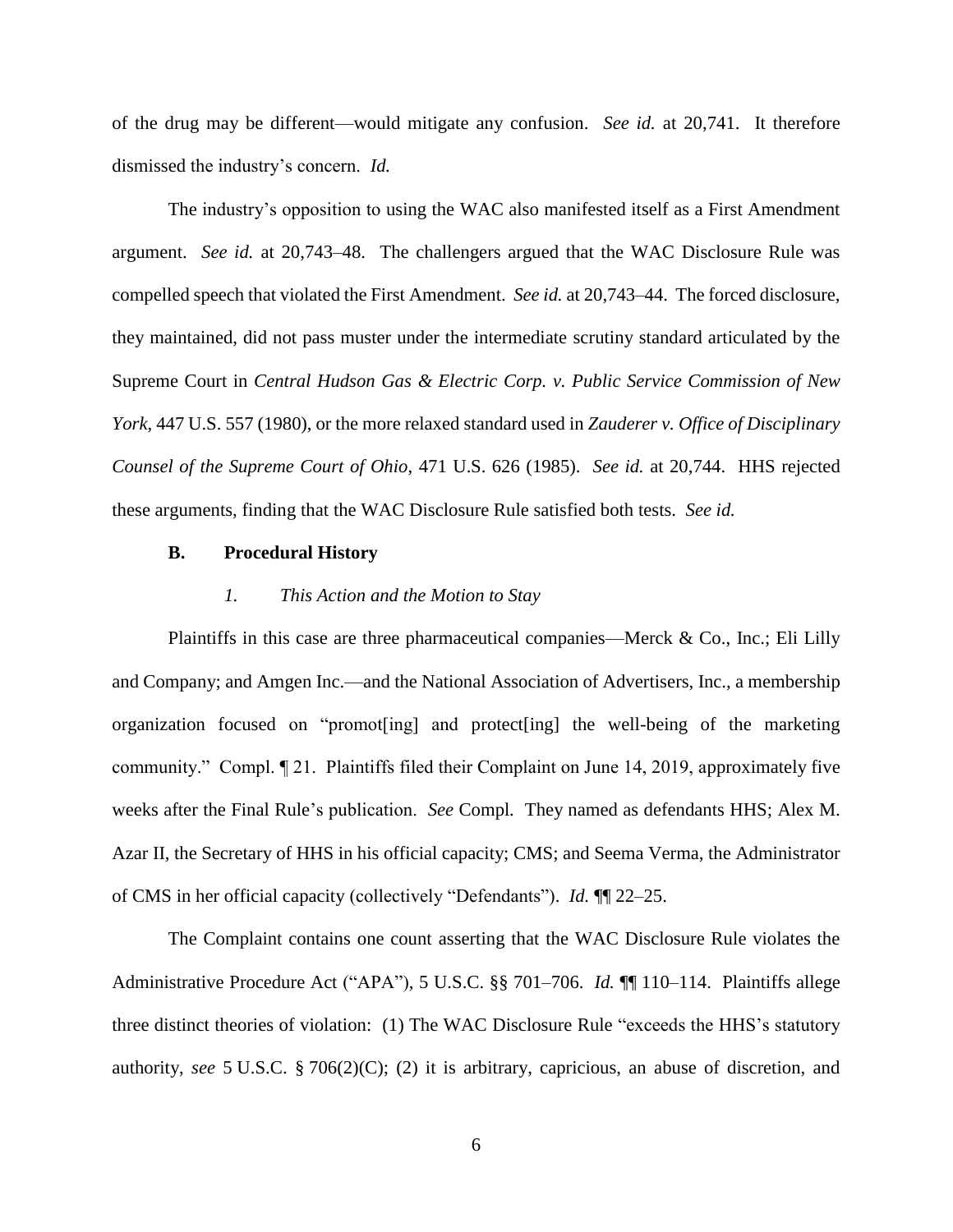otherwise not in accordance with law, *id*. § 706(2)(A); and (3) it is contrary to the First Amendment of the U.S. Constitution, *id.* § 706(2)(B)." *Id.* ¶ 111. Plaintiffs ask the court to declare the WAC Disclosure Rule invalid and to vacate the Rule. *Id.* at 36.

Contemporaneously with their Complaint, Plaintiffs filed a Motion to Stay the effective date of the WAC Disclosure Rule, set for July 9, 2019, *see* 5 U.S.C. § 705 (authorizing courts to "postpone the effective date" of agency action in order "to preserve status or rights pending conclusion of the review proceedings"). *See* Pls.' Mot. for a Stay Pending Judicial Review, ECF No. 12 [hereinafter Pls.' Mot.]; Pls.' Mem. of Law in Supp. of Pls.' Mot., ECF No. 12-1 [hereinafter Pls.' Mem.]. The Motion to Stay rests on two of the three theories advanced in the Complaint: (1) the WAC Disclosure Rule is not a valid exercise of HHS's and CMS's rulemaking authority under the SSA, *see* Pls.' Mem. at 21–28; and (2) the WAC Disclosure Rule compels speech in violation of the First Amendment, *see id.* at 28–43. The Motion to Stay did not advance the APA arbitrary and capricious claim. *See generally* Pls.' Mem. Plaintiffs asked the court to expedite consideration of their Motion. *See* Pls.' Mot. to Expedite Proceedings on Pls.' Mot., ECF No. 13. The court agreed to do so. *See* Order, ECF No. 17.

#### *2. Consolidation on the Merits*

The court held a hearing on the Motion to Stay on July 2, 2019. *See* July 2, 2019 Hr'g Tr., ECF No. 31 [hereinafter Hr'g Tr.]. At the hearing, the court inquired whether the parties would be amenable to consolidating the Motion to Stay with a motion on the merits, thereby treating the arguments before the court as seeking entry of final judgment. *See id.* at 4–7. The parties asked for time to consider the question. *See id.* at 6. After the hearing, Defendants consented to consolidating the two claims addressed in the Motion to Stay. *See* Notice of Defs.' Position, ECF No. 24. Plaintiffs, on the other hand, asked the court not to convert their motion to one on the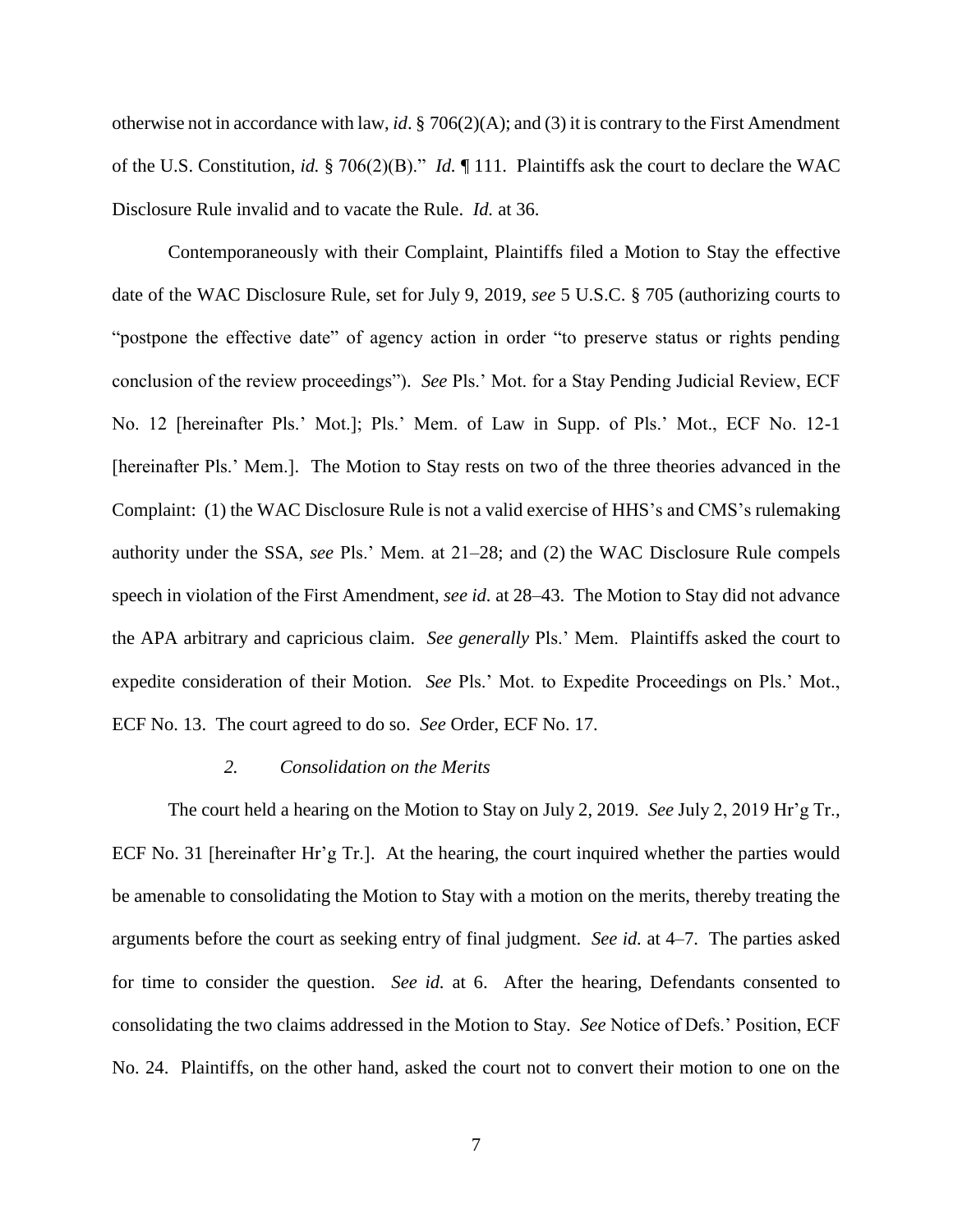merits. *See* Notice of Pls.' Position, ECF No. 25. Plaintiffs' main concern was that, "if the [c]ourt converts Plaintiffs' motion into a motion for judgment on the merits, HHS may argue during any appeal of a judgment on the merits that it would be inappropriate for Plaintiffs (or this [c]ourt) to point to the declarations" they had filed with their Complaint. Notice of Pls.' Position, ECF No. 25, at 2 (referencing Compl., Exs., ECF Nos. 1-1–1-5). Plaintiffs wished to avoid any potential "procedural complications." *Id.* 

Notwithstanding Plaintiffs' objection, the court will consolidate on the merits on the sole claim that the court addresses in this opinion: Whether HHS's promulgation of the WAC Disclosure Rule was "in excess of statutory jurisdiction, authority, or limitations, or short of statutory right." 5 U.S.C. § 706(2)(C). The court has not relied on any extra-record evidence submitted by Plaintiffs to rule on that question. Plaintiffs' concern regarding potential procedural complications arising from the reliance (or non-reliance) on the submitted declarations, so far as the court can tell, relates exclusively to their First Amendment claim. Because the court does not reach the First Amendment claim, Plaintiffs' expressed worry about consolidation is not germane. The court therefore will proceed on the merits of Plaintiffs' lack-of-authority claim under the  $APA.<sup>1</sup>$ 

### **III. LEGAL FRAMEWORK**

 $\overline{\phantom{a}}$ 

The parties disagree on the analytical framework the court must apply in deciding whether the WAC Disclosure Rule exceeds HHS's rulemaking authority. Plaintiffs contend that the question is controlled by the familiar two-step inquiry under *Chevron U.S.A., Inc. v. Natural Resources Defense Council, Inc*. *See* Pls.' Reply in Supp. of Pls.' Mot., ECF No. 22, [hereinafter

<sup>&</sup>lt;sup>1</sup> Because the court treats the Motion to Stay as a motion on the merits, the court need not evaluate the traditional injunction factors that apply to stay requests under the APA. *See Affinity Healthcare Servs., Inc. v. Sebelius*, 720 F. Supp. 2d 12, 15 n.4 (D.D.C. 2010).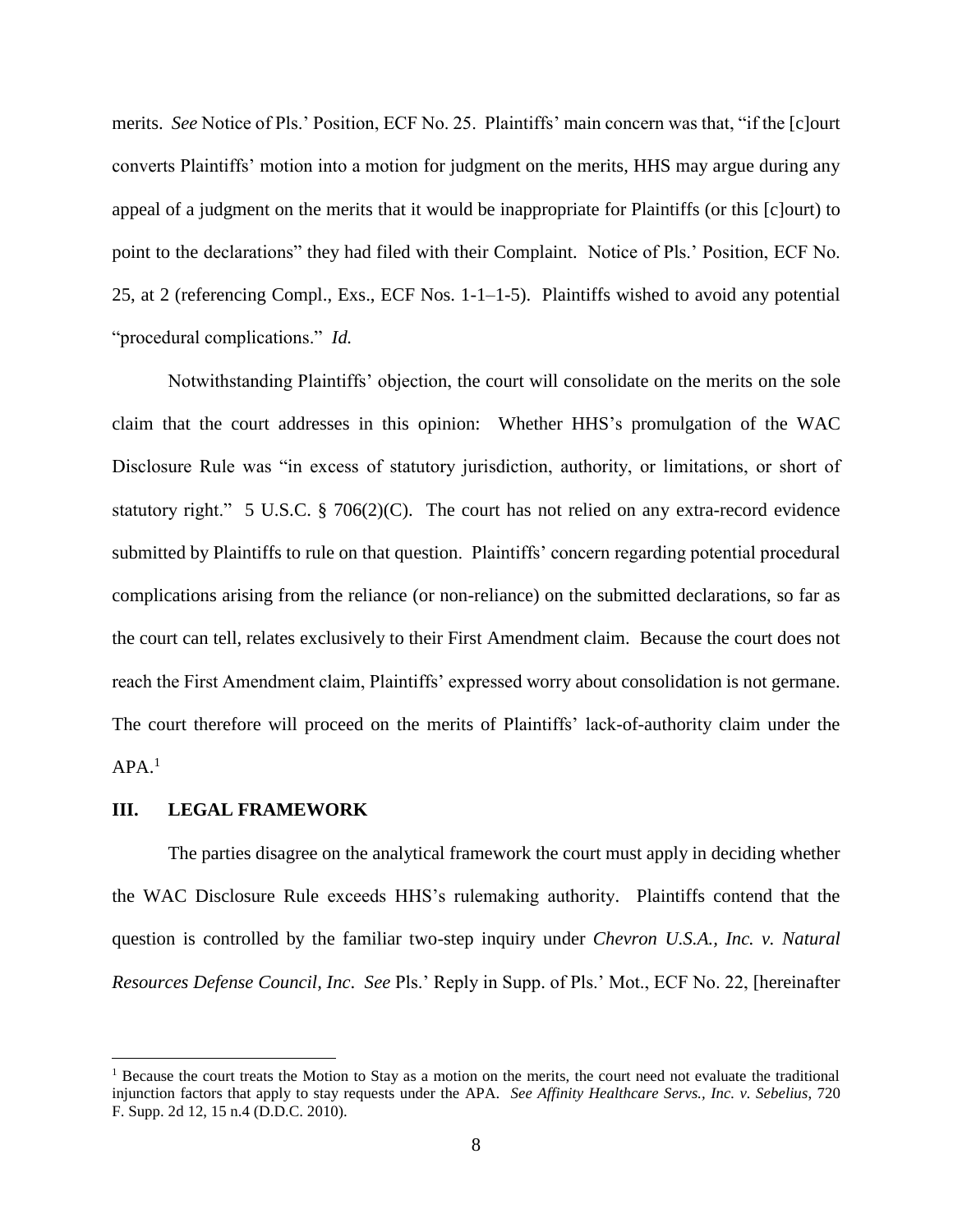Pls.' Reply], at 9–11. Under that construct, "applying the ordinary tools of statutory construction, the court must [first] determine 'whether Congress has directly spoken to the precise question at issue. If the intent of Congress is clear, that is the end of the matter; for the court, as well as the agency, must give effect to the unambiguously expressed intent of Congress.'" *City of Arlington v. FCC*, 569 U.S. 290, 296 (2013) (quoting *Chevron*, 467 U.S. 837, 842–43 (1984)). However, "if the statute is silent or ambiguous with respect to the specific issue, the question for the court is whether the agency's answer is based on a permissible construction of the statute." *Chevron*, 467 U.S. at 843.

For their part, Defendants eschew the *Chevron* framework. Their brief does not even cite the case. *See* Defs.' Opp'n to Pls.' Mot., ECF No. 20 [hereinafter Defs.' Opp'n]; *see also* Hr'g Tr. at 55–56. Rather, they urge the court to follow the standard set forth in the pre-*Chevron* decision, *Mourning v. Family Publications Services, Inc. See* Defs.' Opp'n at 13–14. The Supreme Court in *Mourning* stated that, "[w]here the empowering provision of a statute states simply that the agency may 'make . . . such rules and regulations as may be necessary to carry out the provisions of this Act,' we have held that the validity of a regulation promulgated thereunder will be sustained so long as it is 'reasonably related to the purposes of the enabling legislation.'" 411 U.S. 356, 369 (1973) (quoting *Thorpe v. Hous. Auth. of City of Durham*, 393 U.S. 268, 280–81 (1969)). Applying this "reasonably related" standard is appropriate in this case, Defendants argue, because Congress granted the Secretary of HHS broad rulemaking authority to administer the Medicare and Medicaid programs. *See* Defs.' Opp'n at 12–13.

The court agrees with Plaintiffs that *Chevron* controls. The Supreme Court made clear in *City of Arlington* that questions such as the one before the court should be analyzed under *Chevron*. *See* 569 U.S. at 296–97. In that case, the Court rejected the notion that there were two distinct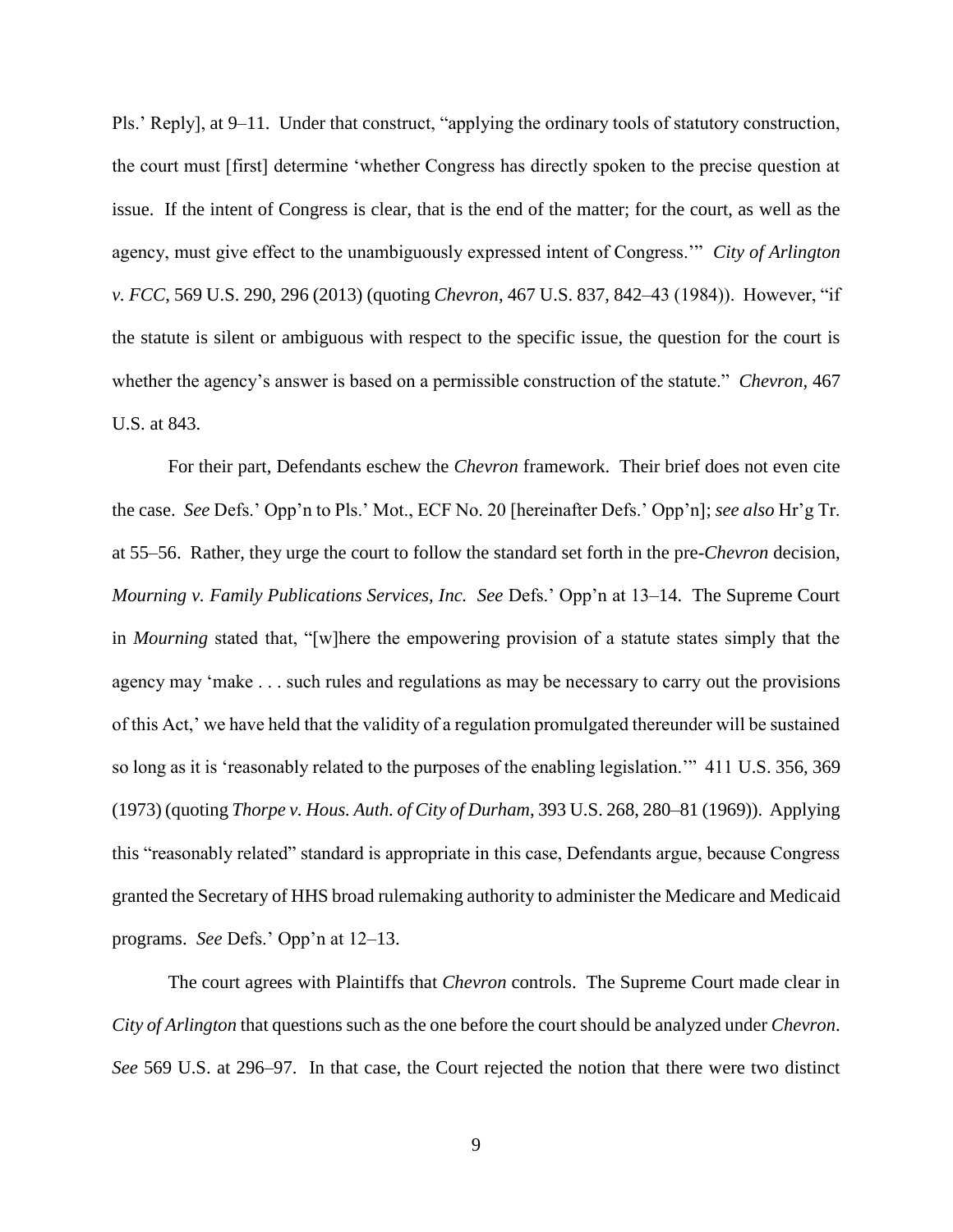classes of agency interpretations, some "jurisdictional" and others "nonjurisdictional." *Id.* at 291, 297. In every challenge to agency action, "the question a court faces when confronted with an agency's interpretation of a statute it administers is always, simply, *whether the agency has stayed within the bounds of its statutory authority*." *Id.* at 297.Stated differently, "the question in every case is, simply, whether the statutory text forecloses the agency's assertion of authority, or not." *Id.* at 301. The answer to that question, the Court emphatically held, is determined by following the *Chevron* two-step framework. *See id.* at 307.

What then to make of the *Mourning* standard? Some courts have situated *Mourning* within *Chevron*'s second step, an inquiry made "only after a court has determined that Congress has indeed delegated interpretative powers to that agency." *Chamber of Commerce of U.S. v. N.L.R.B.*, 721 F.3d 152, 158 (4th Cir. 2013); *see also Int'l Swaps & Derivatives Ass'n v. U.S. Commodity Futures Trading Comm'n*, 887 F. Supp. 2d 259, 271 (D.D.C. 2012) (stating that "*Mourning* has been interpreted by courts in our Circuit to apply during the *Chevron* Step Two analysis, and that the Court's deference to the agency is still limited by the particular language of a statute at issue"). *Mourning* itself supports such a reading. *See Mourning*, 411 U.S. at 371–72 (stating that, "where reasonable minds may differ" about agency action, "courts should defer to the informed experience and judgment of the agency *to whom Congress delegated appropriate authority*") (emphasis added). And, although the D.C. Circuit has not expressly linked *Mourning* and *Chevron* Step Two, it has analyzed *Mourning* as part of a Step Two inquiry. *See Am. Fed'n of Labor & Cong. of Indus. Orgs. v. Chao,* 409 F.3d 377, 384 (D.C. Cir. 2005). In any event, the court's task here is clear: it must apply the *Chevron* framework and cannot, as Defendants insist, rely exclusively on the *Mourning* standard.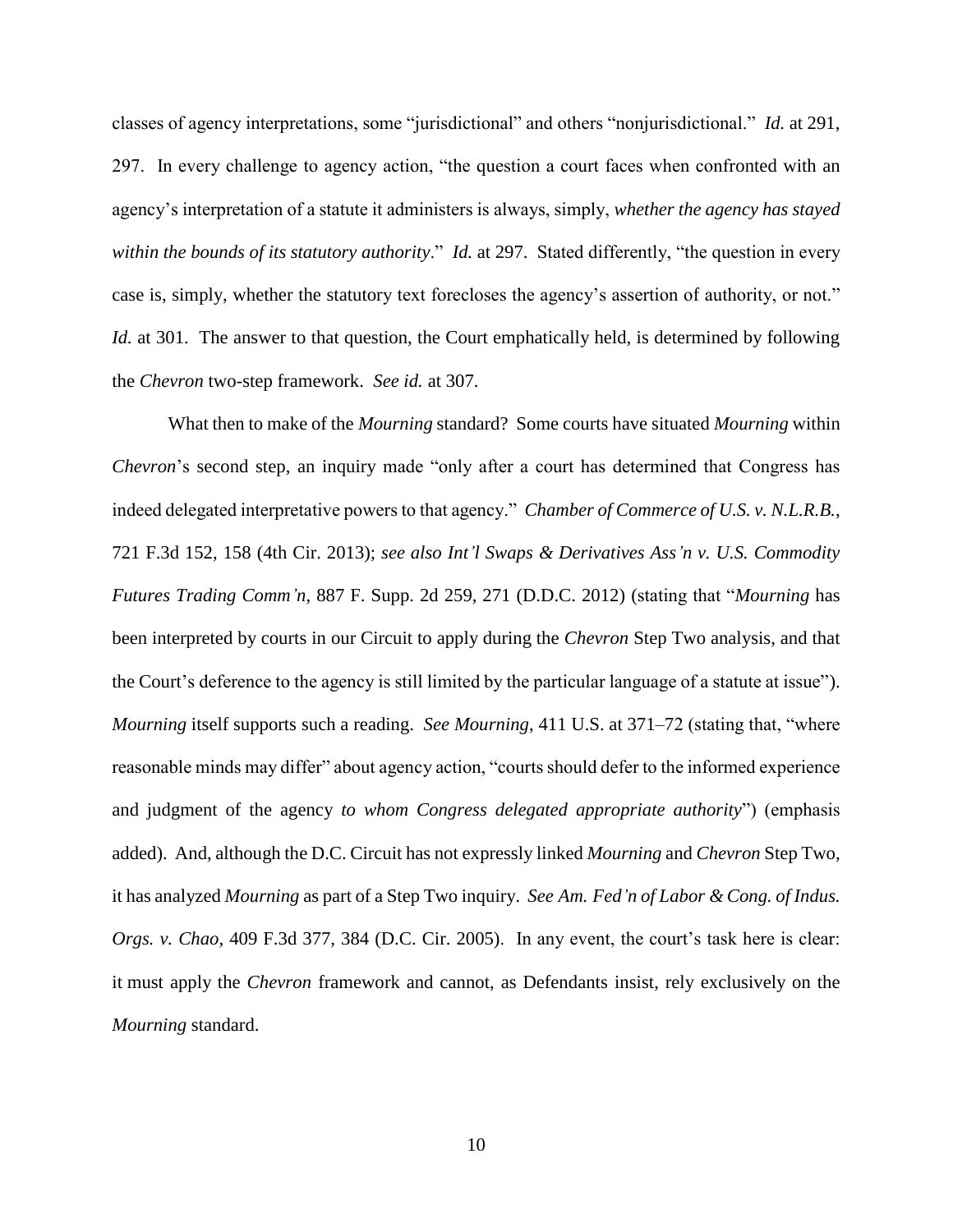# **IV. ANALYSIS**

There is no dispute here as to whether the SSA *expressly* grants HHS the authority to compel pharmaceutical companies to disclose the wholesale price of a marketed drug in television advertisements. It does not. The SSA contains no explicit delegation of authority to HHS to regulate the televised marketing of drugs. *See* 83 Fed. Reg. at 52,791 (stating in Proposed Rule that "Congress has not explicitly provided HHS with authority to compel the disclosure of list prices to the public").

Absent an express grant of authority to regulate, the court must determine whether Congress "would [have] expect[ed] [HHS] to be able to speak with the force of law" when it promulgated the WAC Disclosure Rule. *United States v. Mead Corp.*, 533 U.S. 218, 229 (2001). In other words, deference under *Chevron* is appropriate "*only* if the reviewing court finds an implicit delegation of authority to the agency." *Sea-Land Serv.*, *Inc. v. Dep't of Transp.*, 137 F.3d 640, 645 (D.C. Cir. 1998) (emphasis added); *see also City of Arlington*, 569 U.S. at 306 (stating that *Mead* "requires that, for *Chevron* deference to apply, the agency must have received congressional authority to determine the particular matter at issue . . .").

To figure out whether such an implicit delegation exists, at *Chevron* Step One courts must rely on the "traditional tools of statutory construction," including "the statute's text, legislative history, and structure, . . . as well as its purpose." *Bell Atlantic Tel. Cos. v. FCC*, 131 F.3d 1044, 1047 (D.C. Cir. 1997) (citations omitted); *FDA v. Brown & Williamson Tobacco Corp.*, 529 U.S. 120, 132 (2000) ("The meaning—or ambiguity—of certain words or phrases may only become evident when placed in context."). But those are not the only available tools. The court also may look to other legislative acts, "particularly where Congress has spoken subsequently and more specifically to the topic at hand." *Brown & Williamson*, 529 U.S. at 133. Additional factors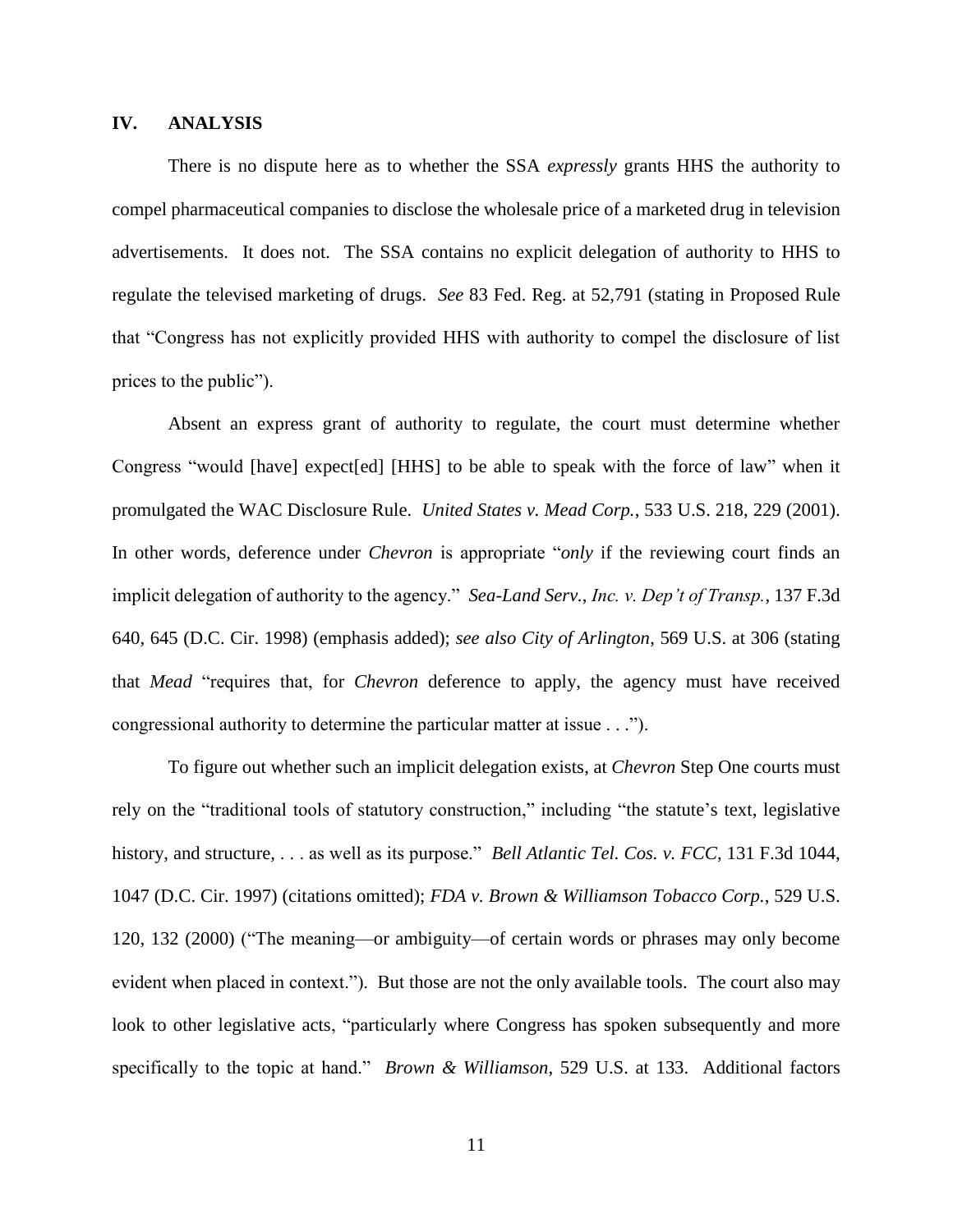include "the interstitial nature of the legal question, the related expertise of the Agency, the importance of the question to administration of the statute, the complexity of that administration, and the careful consideration the Agency has given the question over a long period of time." *See Barnhart v. Walton*, 535 U.S. 212, 222 (2002). And, finally, "[t]he subject matter of the relevant provision—for instance, its distance from the agency's ordinary statutory duties or its falling within the scope of another agency's authority—has also proved relevant." *City of Arlington*, 569 U.S. at 309 (Breyer, J., concurring) (citing *Gonzales v. Oregon*, 546 U.S. 243, 265– 66 (2006)). In the end, the court must decide "whether Congress delegated authority to the agency to provide interpretations of, or to enact rules pursuant to, the statute at issue . . ." *City of Arlington*, 569 U.S. at 308 (Breyer, J., concurring).

Having applied the tools of statutory interpretation here, the court finds that HHS's adoption of the WAC Disclosure Rule exceeds the rulemaking authority that Congress granted the agency under the SSA.

#### **A. Statutory Text**

The court begins, as it must, with the text of the statutes upon which the WAC Disclosure Rule rests. Defendants point to Sections 1102 and 1871 of the SSA as the source of their rulemaking authority. Those provisions provide: (1) The "Secretary of Health and Human Services . . . shall make and publish such rules and regulations, not inconsistent with this chapter, as may be necessary to the efficient administration of the functions with which" he is charged by the SSA, which include the Medicare and Medicaid programs, 42 U.S.C. § 1302(a); and (2) "The Secretary shall prescribe such regulations as may be necessary to carry out the administration of the insurance programs under this subchapter," which establishes the Medicare program, *id.*  § 1395hh(a)(1). These are broad grants of rulemaking authority. About that there is no real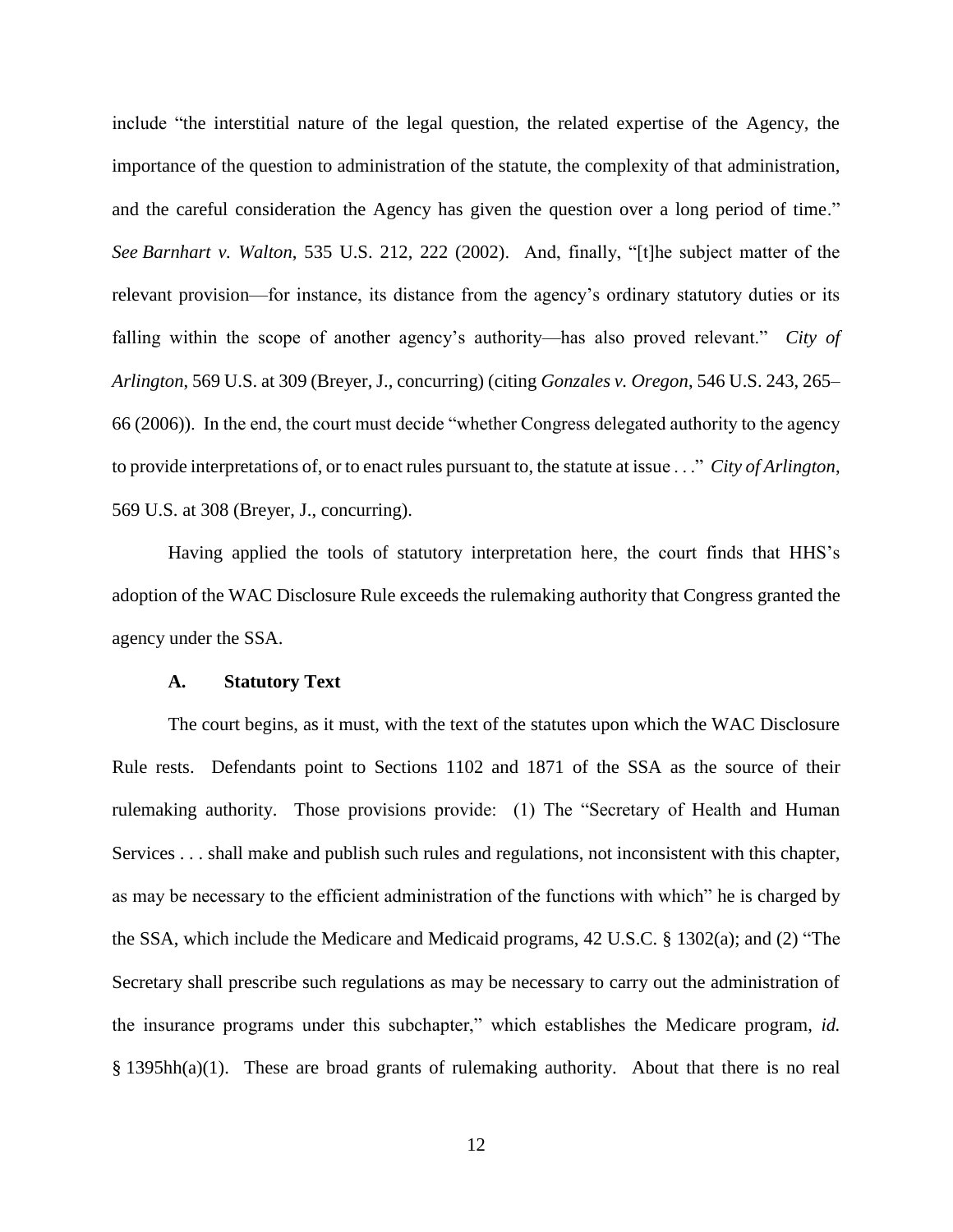dispute. But the words used by Congress matter. Plaintiffs focus on the word "necessary" contained in each provision to make their case. *See* Pls.' Mem. at 25. The more important word, in the court's view, however, is "administration."

The term "administration" means "[t]he process or activity of running a business, organization, etc.,"<sup>2</sup> or "[t]he management or performance of the executive duties of a government, institution, or business; collectively, all the actions that are involved in managing the work of an organization," BLACK'S LAW DICTIONARY (11th ed. 2019). The word thus conveys the types of actions that are directed toward controlling the operation of something over which a person has executive authority. The SSA reflects this meaning of "administration." It vests certain control in the Secretary of HHS, and it defines the objects of that control—i.e., what the Secretary is "administering"—as the Medicare and Medicaid programs. Thus, the basic power that Congress gave to the Secretary was to establish rules and regulations for "running" or "managing" the federal public health insurance programs through CMS.

HHS seeks to do more than that here. It has adopted a rule that regulates the conduct of market actors that are not direct participants in the Medicare or Medicaid programs. Pharmaceutical manufacturers are not health care providers, private plan carriers,<sup>3</sup> or beneficiaries—each of whom plays a direct role in the public health insurance programs. They do not receive payment for their products from CMS. Their pricing decisions, of course, affect the cost of pharmaceutical benefits offered under the Medicare and Medicaid programs. But those decisions impact program costs in an indirect way. The plain statutory text simply does not support

l

<sup>2</sup> Administration, OXFORD DICTIONARY OF ENGLISH, https://www.lexico.com/en/definition/administration.

<sup>3</sup> Prescription drug benefits under Medicare Part D are offered through private insurance companies. *See* 42 U.S.C. § 1395w-115; *see generally Action All. of Senior Citizens v. Johnson*, 607 F. Supp. 2d 33, 36 (D.D.C. 2009) (describing Medicare Part D program), aff'd sub nom. *Action All. of Senior Citizens v. Sebelius*, 607 F.3d 860 (D.C. Cir. 2010).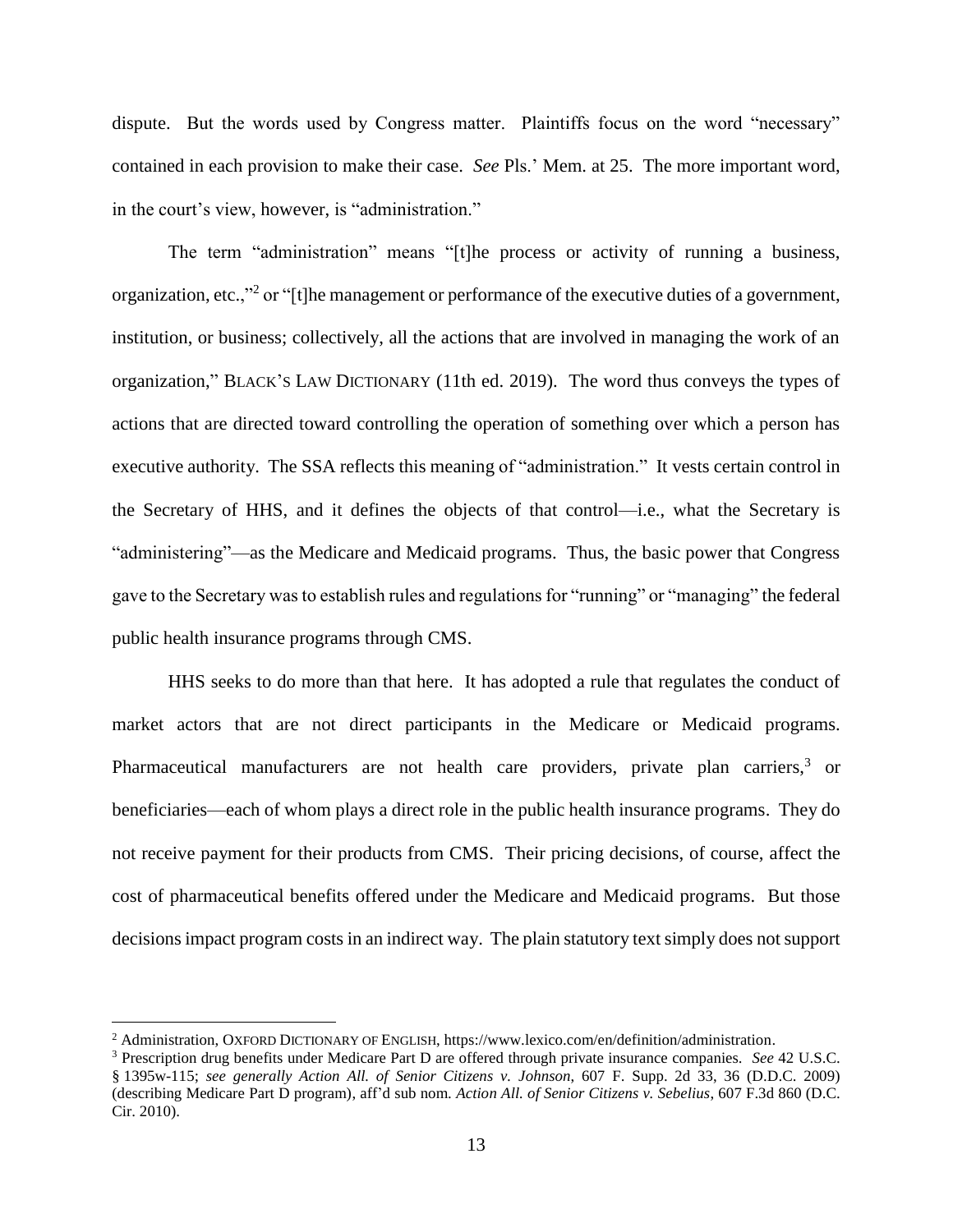the notion—at least not in a way that is textually self-evident—that Congress intended for the Secretary to possess the far-reaching power to regulate the marketing of prescription drugs.

Other provisions of the SSA confirm the court's conclusion. In both the Final Rule and briefing here, HHS points to various sections of the SSA for the proposition that "[b]oth Titles XVIII and XIX of the Social Security Act reflect the importance of *administering* the Medicare and Medicaid programs in a manner that minimizes unreasonable expenditures." Defs.' Opp'n at 14 (quoting 84 Fed. Reg. at 20,735) (emphasis added). HHS cites SSA sections 1842(b)(8) and (9), 1860D-4(c)(3), 1860D-4(c)(5)(H), 1866(j)(2)(A), 1893(g), 1902(a)(64), 1902(a)(65), and 1936(b)(2). *See id.* HHS contends that these provisions show that, because Congress gave the agency power to make rules designed to control costs, the WAC Disclosure Rule fits comfortably within the agency's authority. *See* Defs.' Opp'n at 14 (arguing that compelling the disclosure of list prices "reasonably relates to that cost efficiency goal").

But a close inspection of these provisions tells a different story. Sections 1842(b)(8) and (b)(9) require HHS to promulgate regulations describing the factors that it will use in determining reimbursement requests that are "grossly excessive" or "grossly deficient" and thus not "inherently reasonable," and to consult with health care providers who submit such requests. *See* 42 U.S.C. §§ 1395u(b)(8), (b)(9). Section 1860D-4(c)(3) directs HHS to require prescription drug plan sponsors to dispense covered Part D drugs in a manner that reduces waste associated with 30-day fills. *Id.* § 1395w-104(c)(3). Similarly, Section 1860D-4(c)(5)(H) commands HHS to establish rules and procedures to identify at-risk beneficiaries who are using prescription drugs "outside normal patterns," which "may indicate fraudulent, medically unnecessary, or unsafe use." *Id.* § 1395w-104(c)(5)(H)(ii). Section 1866(j)(2)(A) concerns procedures for enrolling and screening new providers and suppliers. *Id.* § 1395cc(j)(2)(A). And Sections 1893(g), 1902(a)(64), and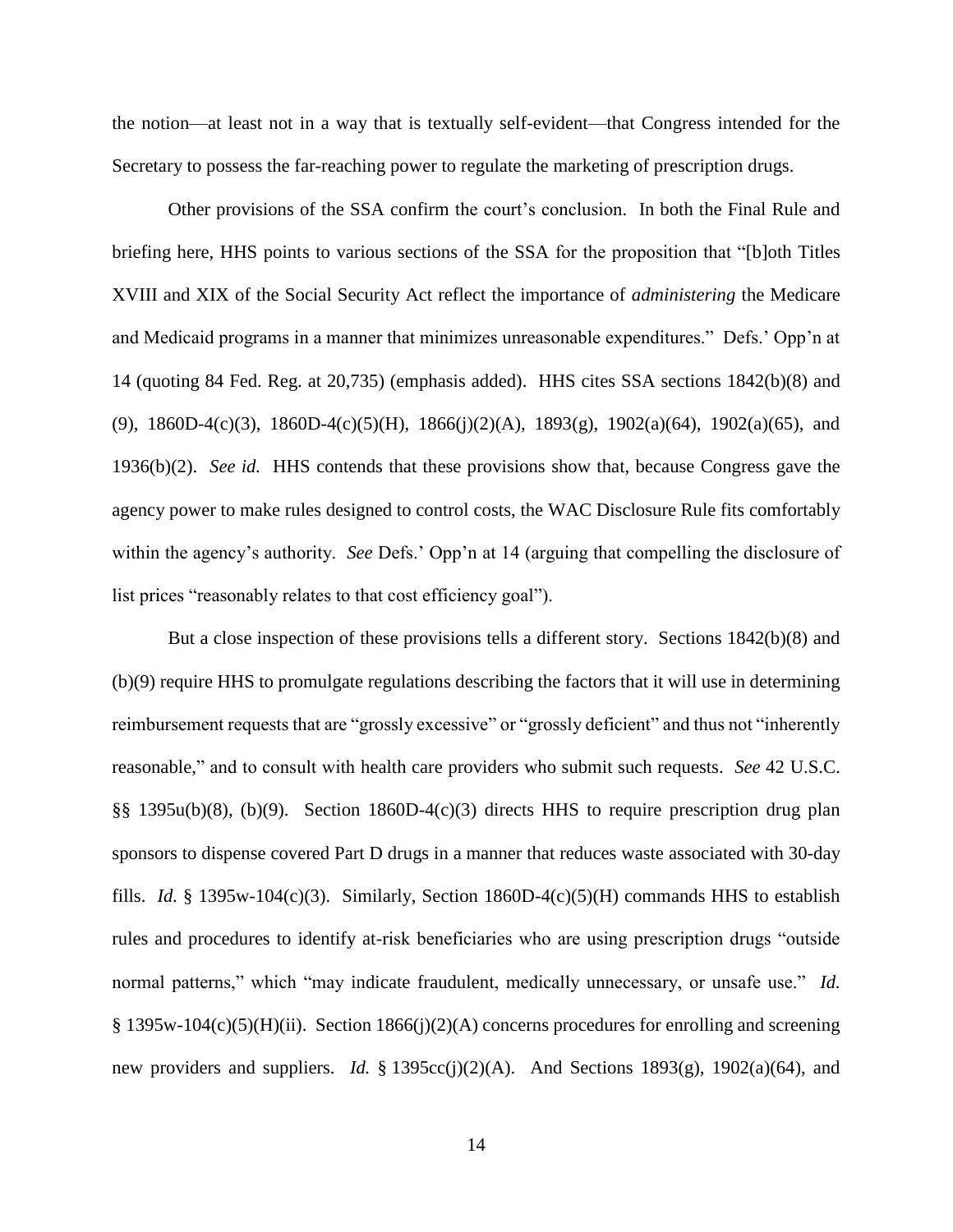1936(b)(2) are all directed to programs or practices designed to prevent and combat fraud, waste, and abuse. *Id.* §§ 1395ddd(g) (establishing Medicare-Medicaid Data Match Program); 1396a(a)(64) (requiring state programs to have a mechanism for beneficiaries and others to report, and compile data concerning, waste, fraud, and abuse); 1396u-6(b)(2) (describing activities of the Medicaid Integrity Program). Other parts of the SSA that expressly address the "administration" of the programs are to the same effect. *See, e.g.,* SSA §§ 1808, 42 U.S.C. § 1395b-9 ("Provisions relating to administration"); 1816, 42 U.S.C. § 1395h (Provisions relating to the administration of Part A); 1842, 42 U.S.C. § 1395u (Provisions relating to the administration of Part B); 1866B, 42 U.S.C. § 1395cc-2 (Provisions for administration of demonstration program); and 1874, 42 U.S.C. § 1395kk (Administration).

What these provisions have in common is this: each contains a congressional directive that concerns the day-to-day running and operation of Medicare and Medicaid as public health insurance programs, and each is directed in some way to a program participant or the program itself. None authorize HHS, in the name of attempting to reduce the costs, to regulate the health care market itself or market actors that are not direct participants in the insurance programs. Simply put, the delegation of authority that HHS says allows it "to speak with the force of law" on the marketing of prescription drugs is nowhere to be found in the vast statute that is the SSA. *Mead*, 533 U.S. at 229. Thus, when viewed as a whole, the SSA unambiguously does not delegate to HHS the power to promulgate the WAC Disclosure Rule.

Defendants contend that Congress's delegation of general rulemaking power under the SSA, combined with the absence of a clear statutory restriction, demonstrate that Congress intended for HHS to regulate broadly on subjects affecting the costs of the Medicare and Medicaid programs. As Defendants put it: "[N]either the statutory scheme as a whole nor any specific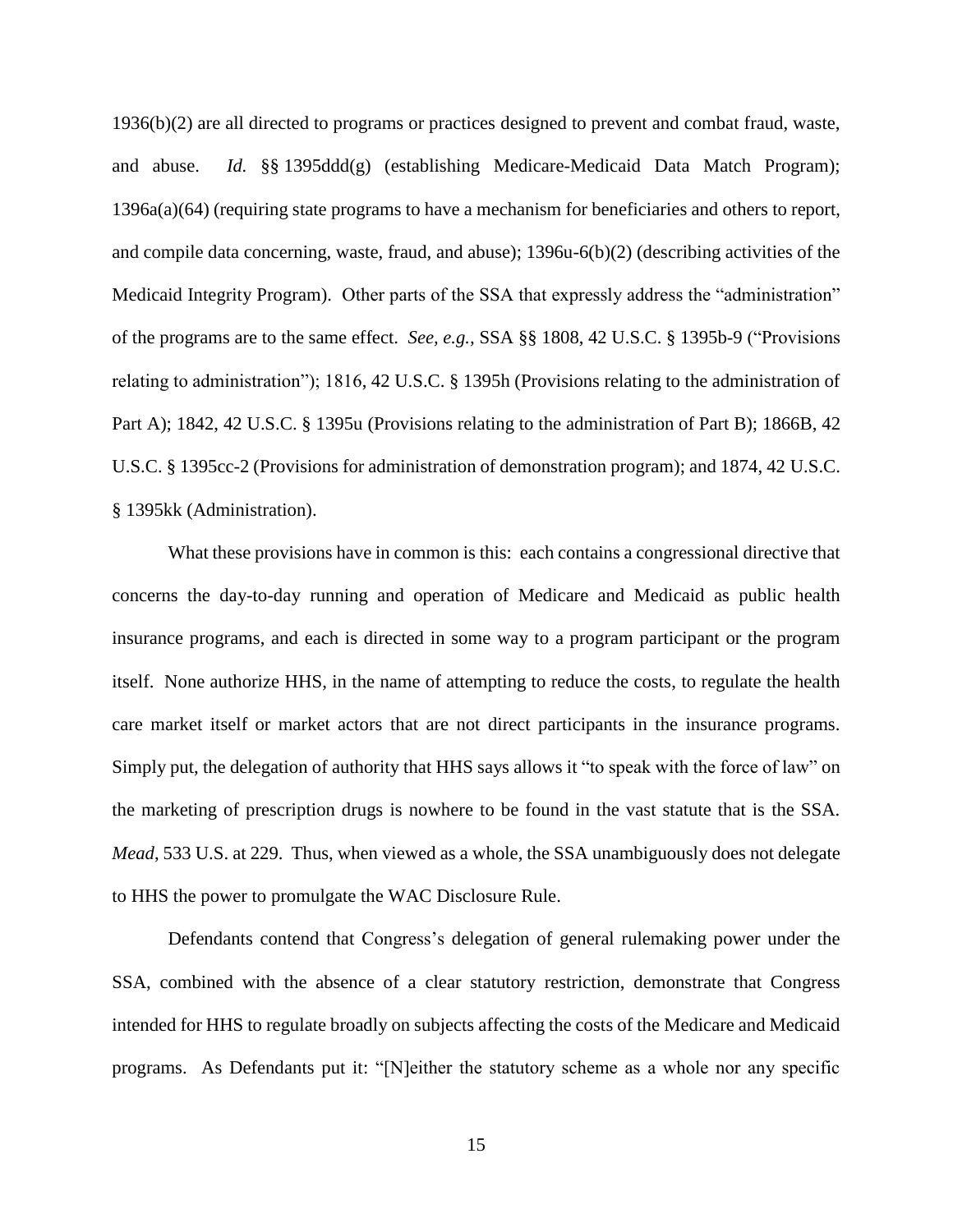provision precludes the Secretary from ensuring the efficient administration of the Medicaid and Medicare programs through a CMS regulation that would provide more information to consumers about drug prices." Defs.' Opp'n at 16. HHS advanced the same rationale in the Final Rule. *See*  84 Fed. Reg. at 20,736 ("These statutes do not impose a limit on the means, other than to say, in the case of section 1102, that they not be inconsistent with the [SSA]"; "Viewing the Medicare and Medicaid schemes as a whole, nothing prohibits the requirements we are finalizing in this rule.").

An agency's general rulemaking authority plus statutory silence does not, however, equal congressional authorization. "An agency's general rulemaking authority does not mean that the specific rule the agency promulgates is a valid exercise of that authority." *Colo. River Indian Tribes v. Nat'l Gaming Comm'n*, 466 F.3d 134, 139 (D.C. Cir. 2006). Indeed, "[r]egardless of how serious the problem an administrative agency seeks to address, . . . [an agency] may not exercise its authority in a manner that is inconsistent with the administrative structure that Congress enacted into law." *Brown & Williamson*, 529 U.S. at 125 (internal quotation marks and citation omitted). The D.C. Circuit has echoed these principles in multiple settings, stating that provisions like those at issue here do not supply an agency "[c]arte blanche authority" to promulgate rules on any matter relating to its enabling statute. *Citizens to Save Spencer Cty v. EPA*, 600 F.2d 844, 873 (D.C. Cir. 1979); *see also Nat'l Mining Ass'n v. U.S. Dep't of Interior*, 105 F.3d 691, 694 (D.C. Cir. 1997); *Am. Petrol. Inst. v. EPA*, 52 F.3d 1113, 1119–20 (D.C. Cir. 1995). Even broad rulemaking power must be exercised within the bounds set by Congress. *See Ragsdale v. Wolverine World Wide, Inc.*, 535 U.S. 81, 92 (2002) ("Our previous decisions, *Mourning* included, do not authorize agencies to contravene Congress'[s] will . . ."); *Aid Ass'n for Lutherans v. U.S. Postal Serv.*, 321 F.3d 1166, 1174 (D.C. Cir. 2003) ("An agency construction of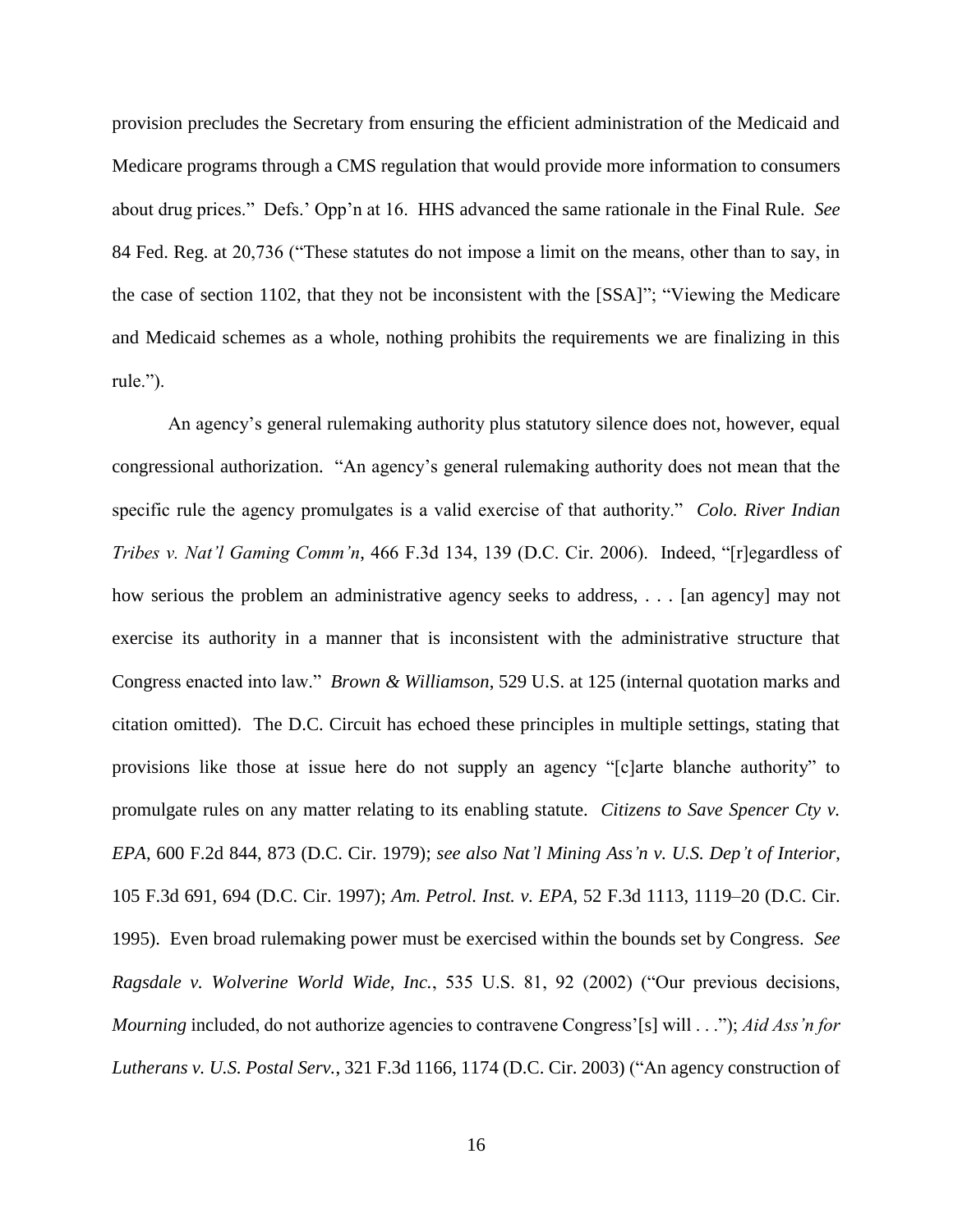a statute cannot survive judicial review if a contested regulation reflects an action that exceeds the agency's authority."). Here, as discussed, Congress empowered HHS to "administer" the public health insurance programs. That grant of rulemaking authority does not sweep so broadly as to authorize HHS to regulate the marketing of prescription drugs.

Nor does the absence of an express limitation of authority establish HHS's capacity to act. "Agency authority may not be lightly presumed. Were courts to *presume* a delegation of power absent an express *withholding* of such power, agencies would enjoy virtually limitless hegemony, a result plainly out of keeping with *Chevron*, *Mead*, and quite likely with the Constitution as well." *Atlantic City Elec. Co. v. FERC*, 295 F.3d 1, 9 (D.C. Cir. 2002) (cleaned up). To that end, the D.C. Circuit has long "refuse[d] . . . to presume a delegation of power merely because Congress has not expressly withheld such power." *Ethyl Corp. v. EPA*, 51 F.3d 1053, 1060 (D.C. Cir. 1995); *see also Motion Picture Ass'n of Am., Inc. v. FCC*, 309 F.3d 796, 805 (D.C. Cir. 2003) (rejecting as "entirely untenable" the agency's position that the adoption of a regulation "is permissible because Congress did not expressly foreclose the possibility"); *Am. Bus Ass'n v. Slater*, 231 F.3d 1, 9 (D.C. Cir. 2000) ("Hence if Congress wishes to deny an agency a given power, it need not expressly restrict the agency; it is enough for Congress simply to decline to delegate power."). Instead, "it is only legislative intent to delegate such authority that entitles an agency to advance its own statutory construction for review under the deferential second prong of *Chevron*." *Nat. Res. Def. Council v. Reilly*, 983 F.2d 259, 266 (D.C. Cir. 1993) (quoting *Kansas City v. Dep't of Hous. & Urban Dev.*, 923 F.2d 188, 191–92 (D.C. Cir. 1991)); *see also Am. Bus Ass'n*, 231 F.3d at 9 ("In order for there to be an ambiguous grant of power, there must be a grant of power in the first instance."). In this matter, there is nothing in the SSA that reflects congressional intent to vest in HHS the power to compel pharmaceutical companies to disclose the WAC in direct-to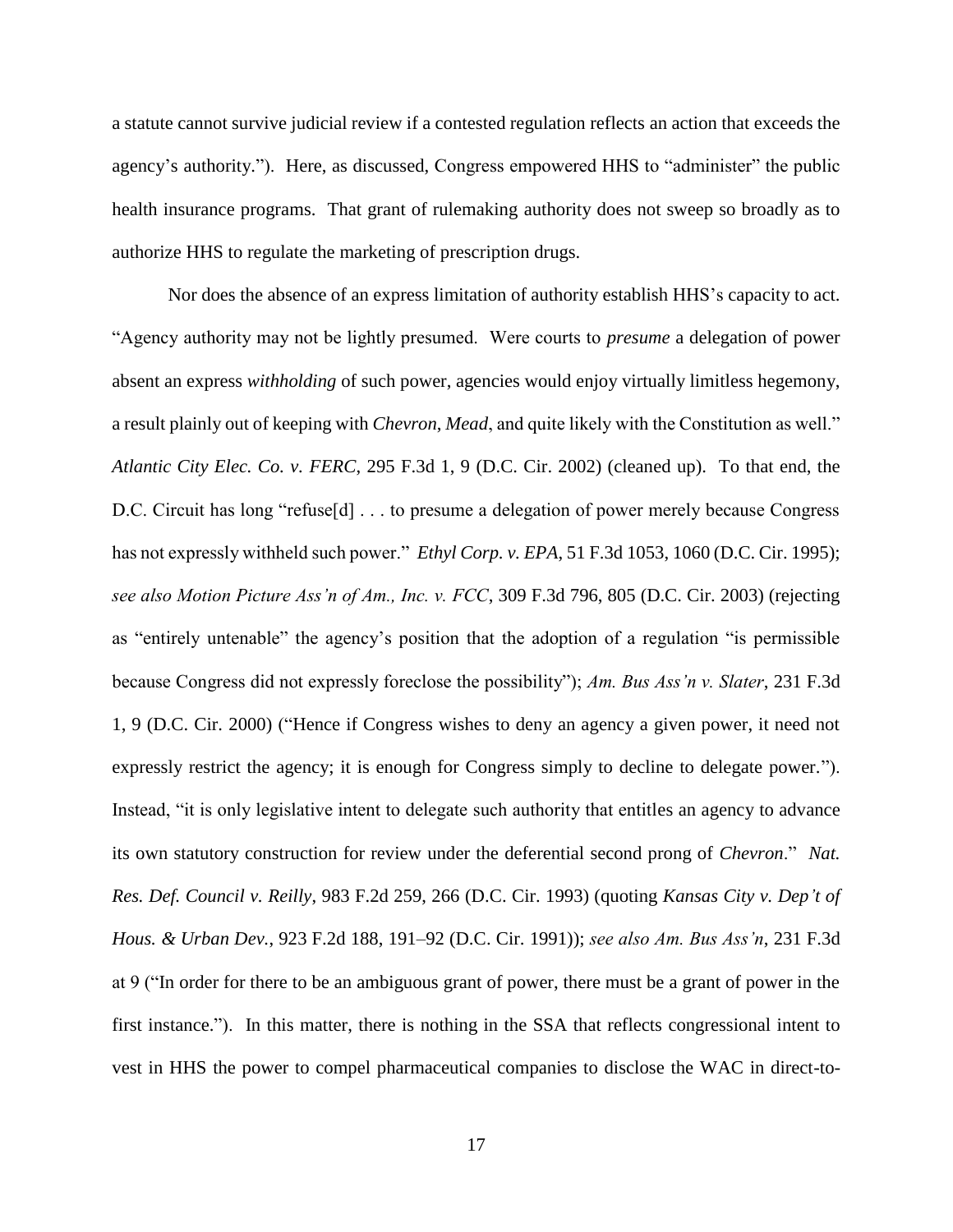consumer television advertising. Therefore, the SSA's absence of an express limitation does not enable HHS to arrogate to itself the power to regulate drug marketing as a means of improving the efficiency of public health insurance programs.

The cases on which Defendants primarily rely are different. *Thorpe*, *Mourning*, and the D.C. Circuit's recent decision in *Doe 1 v. FEC* all involve instances in which the agency's authority to make the challenged rule under a broad delegation of authority was not seriously in doubt. In *Thorpe*, the Department of Housing and Urban Development required that housing authorities provide tenants of federally assisted housing projects the reasons for eviction and an opportunity to respond before the start of eviction proceedings. *See* 393 U.S. at 269–70. This rule, the Court held, was reasonably related to "[o]ne of the specific purposes of the federal housing acts" "to provide 'a decent home and a suitable living environment for every American family' that lacks the financial means of providing such a home without governmental aid." *Id.* at 281. In *Mourning*, the Federal Reserve Board subjected a magazine subscription service to the Truth in Lending Act under a regulation that triggered the Act's disclosure requirements whenever a consumer is offered credit payable in more than four installments. 411 U.S. at 362. The Court found the rule to be consistent with Congress's delegation of authority to make rules that would prevent merchants from structuring transactions to conceal credit charges. *See id.* at 371–72. And, in *Doe 1*, the question simply concerned the extent of the Federal Election Commission's ability to disclose its investigative files. 920 F.3d 866, 870–71 (D.C. Cir. 2019). The court held that the Commission's disclosure policy, though broader than statutorily required, was consistent with the statutory objectives of deterring future violations of the federal election laws and promoting Commission accountability. *See id.* In each of these cases, the agency aimed its rule at either the very actors that Congress empowered the agency to regulate (local housing authorities receiving federal funds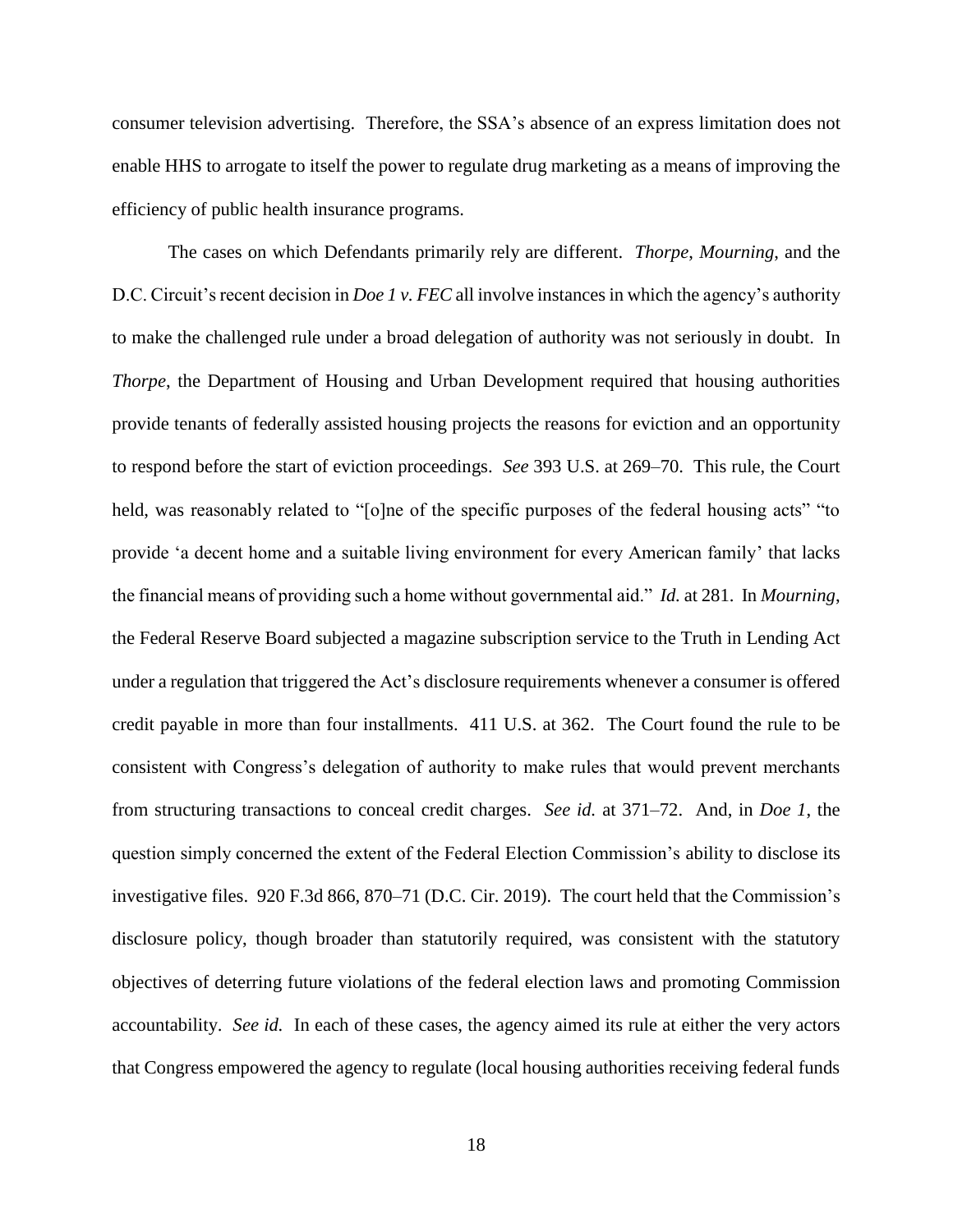in *Thorpe* and merchants who extend credit in *Mourning*) or the agency's own operations (public release of the agency's records in *Doe 1*). Here, by contrast, HHS has not directed the WAC Disclosure Rule at program participants or program operations. Instead, the Rule, as Plaintiffs put it, "regulates primary conduct several steps removed from the heartland of HHS's authority under the Social Security Act." Pls.' Reply at 13. *Thorpe*, *Mourning*, and *Doe 1*, therefore, do not support what HHS has done here.

The more apt comparison is to *Colorado River Indian Tribes v. National Gaming Commission*. There, the National Indian Gaming Commission issued regulations for both Class II gaming, as expressly permitted by the Indian Gaming Regulatory Act, and Class III gaming, as to which the statute granted no explicit authority. 466 F.3d 134, 135–37 (D.C. Cir. 2006). The Commission claimed it could regulate Class III gaming based on its general rulemaking authority and the Act's declaration of policy to "promote integrity in Indian gaming." *Id.* at 139. The court rejected the agency's rationale. The court observed that "[a]ll questions of government are ultimately questions of ends and means." *Id.* (quoting *Nat'l Fed'n of Fed. Emps. v. Greenberg*, 983 F.2d 286, 290 (D.C. Cir. 1993)). Thus, agencies are "bound, not only by the ultimate purposes Congress has selected, but by the means it has deemed appropriate, and prescribed, for the pursuit of those purposes." *Id.* (quoting *MCI Telecomms. Corp. v. AT&T*, 512 U.S. 218, 231 n.4 (1994)). Congress wanted to ensure the integrity of Indian gaming, the court explained, but only by the means it had chosen. *Id.* This observation led the court "back to the opening question—what is the statutory basis empowering the Commission to regulate Class III gaming operations?" *Id.* at 140. It found none. *Id.* The same is true here. There is no statutory basis in the SSA that empowers HHS to regulate the television marketing of prescription drugs.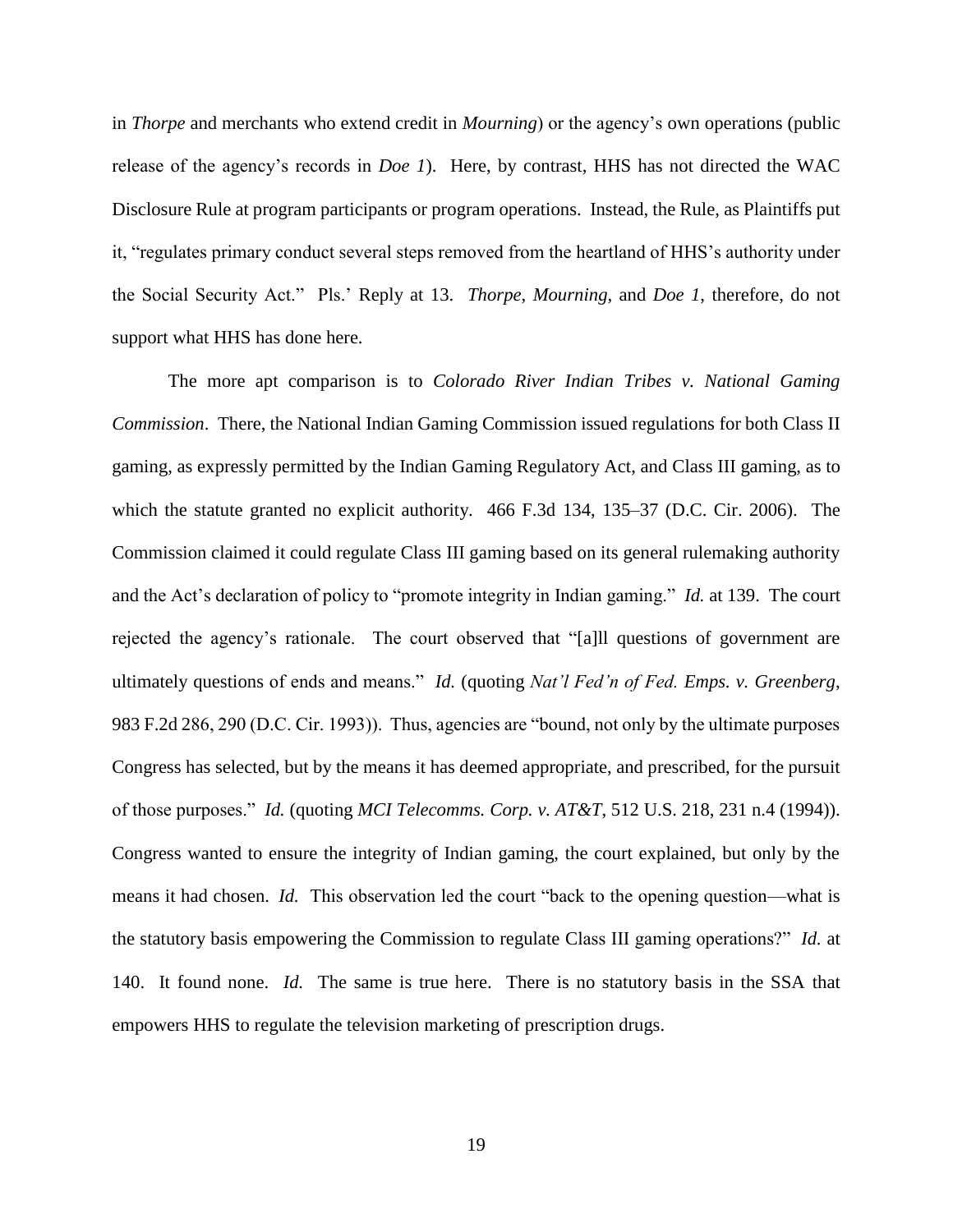Defendants attempt to distinguish *Colorado River* from this case by arguing that the structure of the Indian Gaming Regulatory Act revealed Congress's intent not to subject Class III gaming to federal regulation. *See* Defs.' Opp'n at 15. Defendants say that there is no comparable restriction on HHS's authority. *See id.* at 16. But Defendants' proposed mode of statutory interpretation has it precisely backwards. As discussed, the mere absence of an express statutory restriction is not a blank check to regulate on any subject matter that might conceivably advance a legislative purpose. The means chosen by Congress to effectuate legislation matters. Here, there is nothing in the text or structure of the SSA that conveys Congress's intent to permit HHS to accomplish the efficient administration of the Medicare and Medicaid programs through the compelled disclosure of wholesale drug prices in television advertisements. Therefore, HHS cannot rely upon the mere absence of the kind of statutory structural feature that was present in *Colorado River* to establish congressional intent to allow it to make rules in the area of drug marketing. An agency cannot appropriate the power to regulate simply because Congress has not explicitly taken that power away.

#### **B. Other Statutes**

In *Brown & Williamson*, the Supreme Court instructed that when "determining whether Congress has specifically addressed the question at issue, a reviewing court should not confine itself to examining a particular statutory provision in isolation." 529 U.S. at 132. Other statutes may bear on Congress's intent. "[T]he meaning of one statute may be affected by other Acts, particularly where Congress has spoken subsequently and more specifically to the topic at hand." *Id.* at 133. That principle applies in this case.

Congress enacted the general rulemaking provisions of the SSA, Sections 1102 and 1871, respectively, as part of the original Act in 1935 and as part of the Social Security Amendments of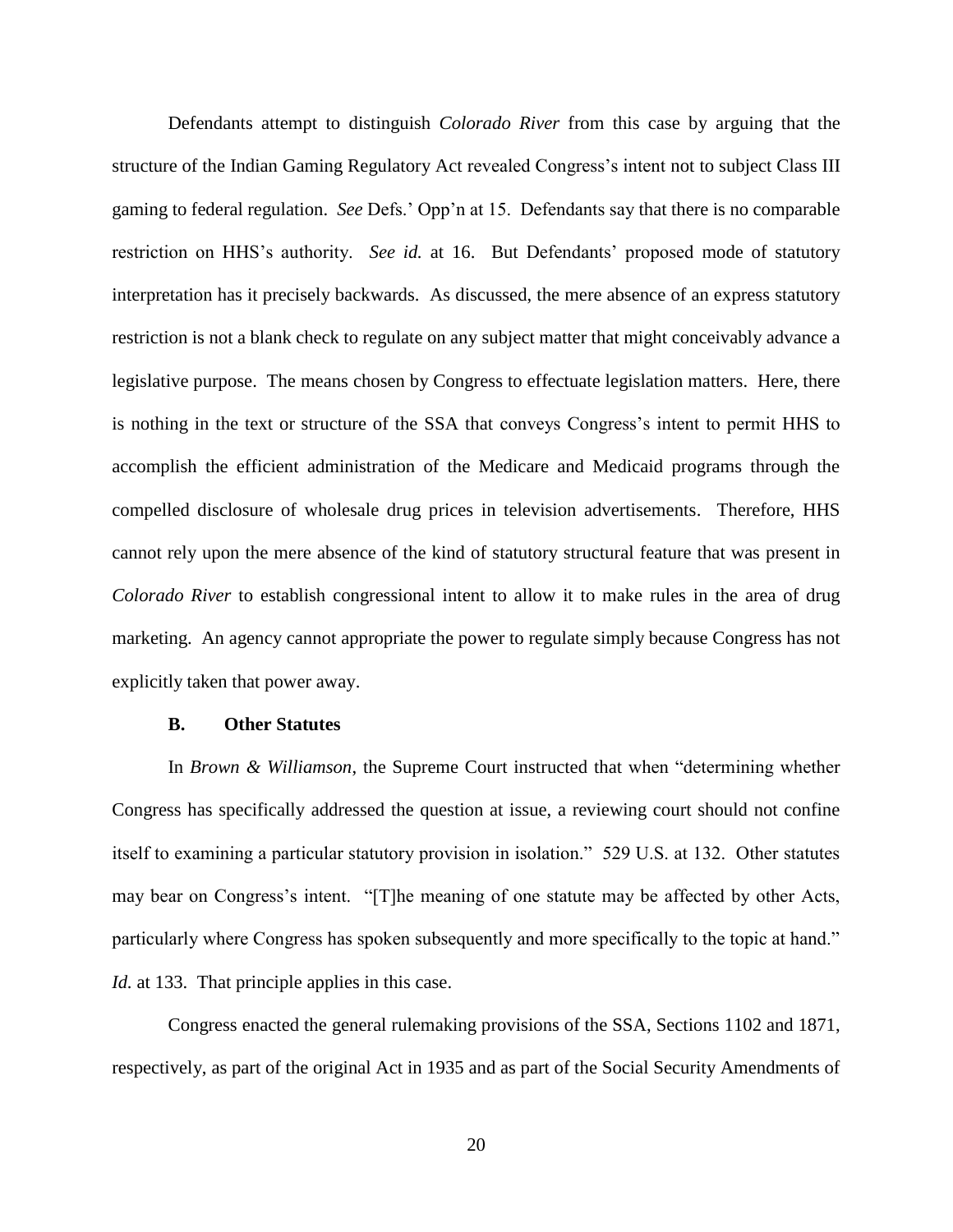1965. *See* Pub. L. No. 74-271, 49 Stat. 620; Pub. L. No. 89-97, 79 Stat. 331. During this time and after, Congress has legislated on the subject of direct-to-consumer advertising of pharmaceutical products multiple times under a different statute—the Food, Drug, and Cosmetic Act ("FDCA"). Under the FDCA, Congress has vested in HHS the power to regulate drug advertising to ensure that direct-to-consumer advertisements are truthful and communicate relevant information concerning a drug's benefits and risks. *See* 21 U.S.C. § 321(n) (concerning the "misbranding" of products, including "advertising [that is] misleading"). The Secretary, in turn, has delegated this authority to the FDA. So, for instance, as part of the Drug Amendments of 1962, Congress amended Section 502 of the FDCA to impose content requirements for prescription drug advertisements. *See* Pub. L. No. 87-781, § 131(a), 76 Stat. 791–92 (Oct. 10, 1962) (codified at 21 U.S.C. § 352(n)). Among other things, Congress required advertisements to contain the established name of the drug, the drug's ingredients, and "such other information in brief summary related to side effects, contraindications, and effectiveness as shall be required in regulations which shall be issued by the Secretary" of HHS. *Id.* Later, as part of the Food and Drug Administration Amendments of 2007, Congress added to Section 503 in two ways. First, Congress mandated that published direct-to-consumer prescription drug advertisements contain contact information for the FDA so consumers can report adverse side effects. *See* Pub. L. No. 110-85, § 906(a), 121 Stat. 949–50 (Sept. 27, 2007) (codified at 21 U.S.C. § 352(n)). Second, Congress prescribed the minimum content for television advertisements of a particularly toxic category of drugs that must be administered by physicians. *See* Pub. L. No. 110-85, § 901(d)(3)(A), 121 Stat. 940. As these amendments to the FDCA demonstrate, Congress knows how to prescribe the content of drug advertising when it chooses to do so.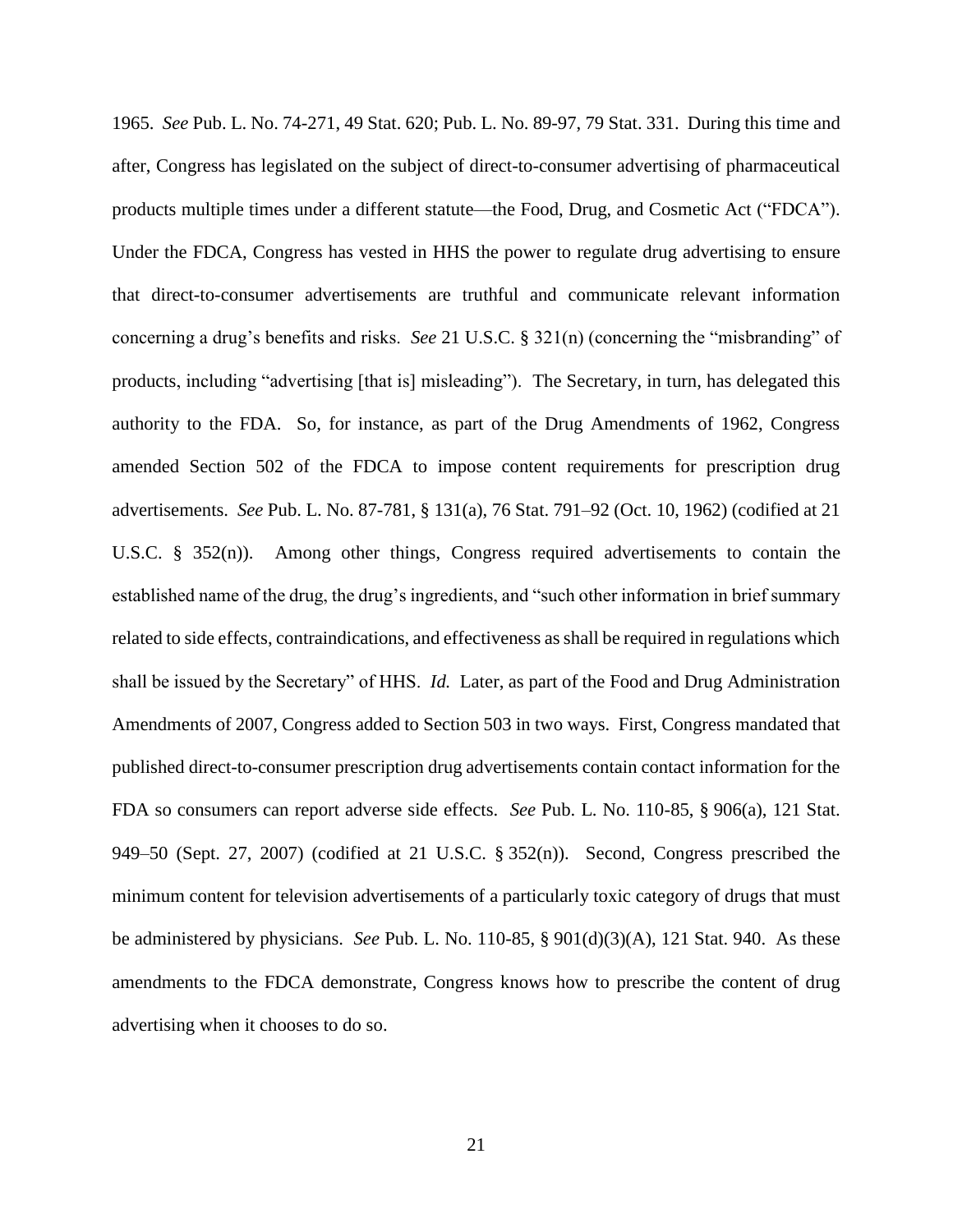Congress also has enacted specific legislation pertaining to television advertising of drug products. As part of the Amendments of 2007, Congress added Section 503B to the FDCA (later renumbered as Section 503C), titled "Prereview of Television Advertisements." *See* Pub. L. No. 110-85, § 901(d)(2), 121 Stat. 939–40 (presently codified at 21 U.S.C. § 353c). That provision states that the Secretary "may require the submission of any television advertisement for a drug . . . for review under this section not later than 45 days before dissemination of the television advertisement." 21 U.S.C. § 353c(a). The Secretary may make recommendations about the advertisement's contents as it relates to consumer protection, the drug's prescribing information, and the drug's efficacy as to certain population groups. *Id.* § 353c(b). But Congress prohibited the Secretary from ordering direct changes, except in one instance. *Id.* § 353c(c). The lone exception is where "the Secretary determines that the advertisement would be false or misleading without a specific disclosure about a serious risk listed in the labeling of the drug involved, the Secretary may require inclusion of such disclosure in the advertisement." *Id.*  $\frac{8}{3}$  353c(e)(1). As these passages demonstrate, Congress has directly addressed the subject of television drug advertising and pre-review of such advertisements. Yet, for decades Congress has not addressed the disclosure of drug prices. $4$ 

Defendants acknowledge these congressional actions but dismiss them as irrelevant. They contend that the FDCA "serves purposes distinct from the Social Security Act and does not occupy the field when it comes to drug advertising." Defs.' Opp'n at 17. According to Defendants, the

 $\overline{\phantom{a}}$ 

<sup>&</sup>lt;sup>4</sup> Congress appears in one instance to have spoken on the disclosure of drug prices. In 1971, the United States signed the Convention on Psychotropic Substances. The Convention is a United Nations treaty whose purpose is to establish an international control system for psychotropic substances. Congress passed enabling legislation in 1978. *See* Pub. L. No. 95-633, 92 Stat. 3768 (Nov. 10, 1978). As part of that legislation, Congress amended Section 503 of the FDCA to include the following: "Nothing in the Convention on Psychotropic Substances . . . shall be construed to prevent drug price communications to consumers." *Id.*, § 111, 92 Stat. 3773–74 (codified at 21 U.S.C. 352(n)). The legislative history offers no clue as to why Congress made that amendment. *See* H.R. No. 95-1193 (1978); S. Rep. No. 95-959 (1978). Therefore, Congress's purpose in ensuring that the Convention would not be construed to interfere with conveying drug prices to consumers is unclear.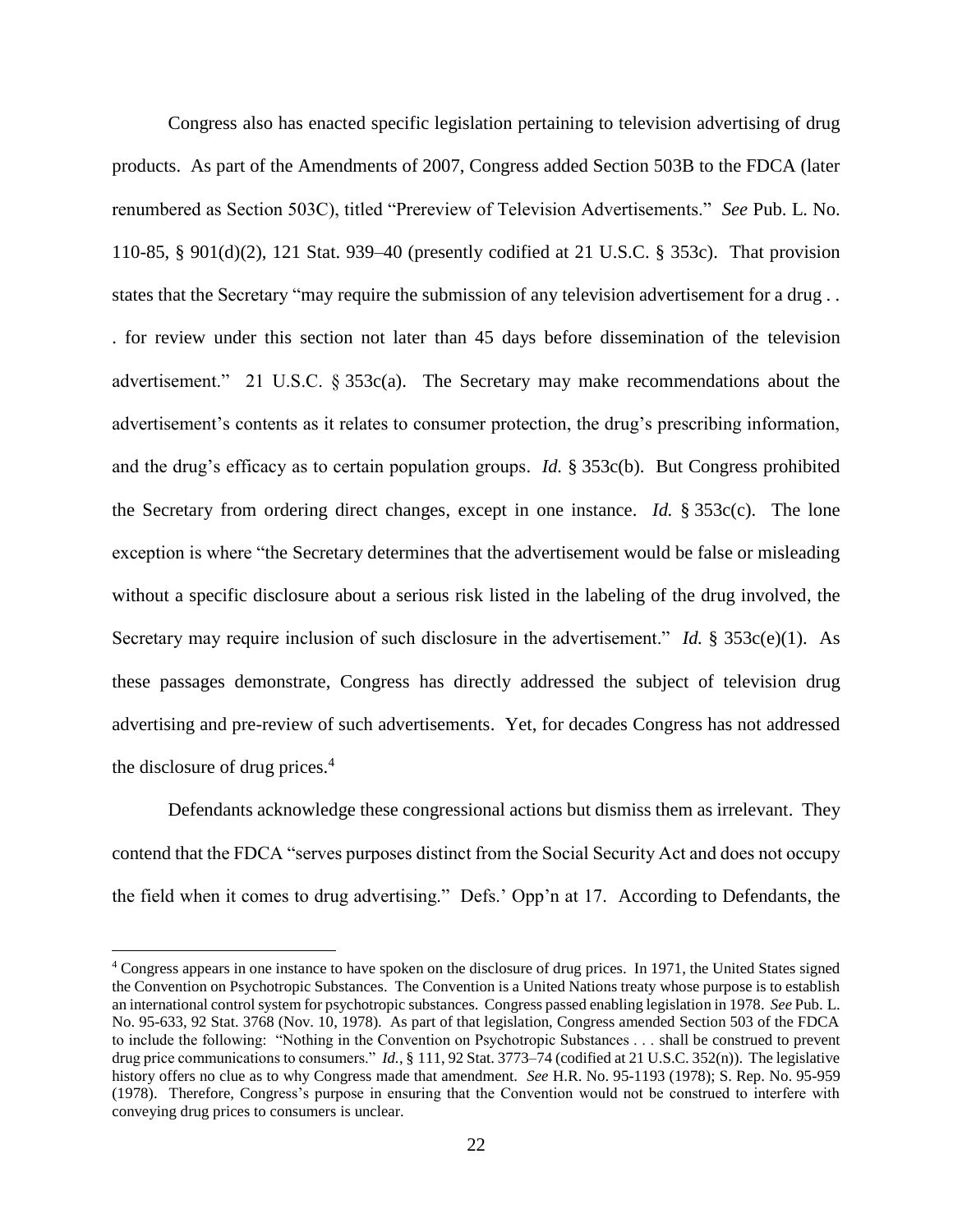FDCA is designed primarily to protect the health and safety of the public at large, whereas the SSA "governs government benefit programs and is concerned with expenditures," thereby allowing HHS to regulate under the latter but not the former. *Id.* Additionally, Defendants maintain, "nothing in the FDCA reflects a deliberate choice by Congress to give the FDA the authority to regulate [direct-to-consumer] advertising to the exclusion of all other agencies," thus leaving the door open to CMS to do so. *Id.*

Defendants are correct that the FDCA and the SSA have different purposes, but that distinction misses the larger point. Congress deliberately and precisely legislated in the area of drug marketing under the FDCA. Such purposeful action demonstrates that Congress knows how to speak on that subject when it wants to. It is therefore telling that the SSA contains no provisions concerning drug marketing. The SSA's different purpose cannot overcome the statute's silence. *Cf. Brown & Williamson*, 529 U.S. at 155–56 (finding that the FDA lacked authority to regulate tobacco products where "Congress has enacted several statutes addressing the particular subject of tobacco and health," but had not expressly granted the FDA the power to regulate); *Am. Petroleum Inst.*, 52 F.3d at 1119 ("EPA cannot rely on its general authority to make rules necessary to carry out its functions when a specific statutory directive defines the relevant functions of EPA in a particular area.").

# **C. Subject Matter of the WAC Disclosure Rule**

The subject matter of the WAC Disclosure Rule also leads to the conclusion that Congress did not delegate authority under the SSA to compel drug price disclosures. Courts "must be guided to a degree by common sense as to the manner in which Congress is likely to delegate a policy decision of such economic and political magnitude to an administrative agency." *Brown &*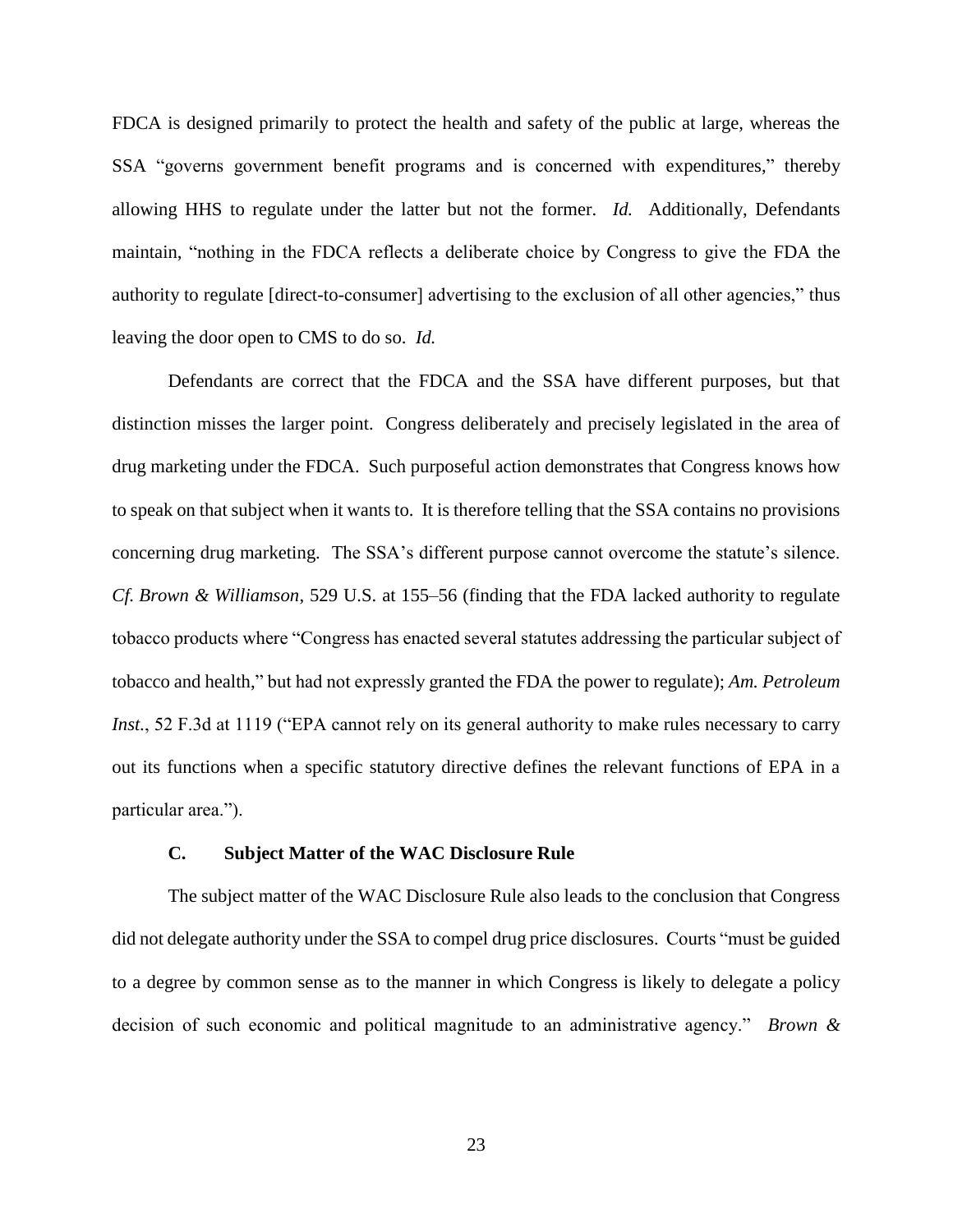*Williamson*, 529 U.S. at 133. In these types of cases, the Supreme Court has said, "[w]e expect Congress to speak clearly . . . ." *Util. Air. Regulatory Grp. v. EPA*, 573 U.S. 302, 324 (2014).

Congress has not spoken clearly here. HHS estimates that in 2015 Americans spent \$457 billion on prescription drugs. 84 Fed. Reg. at 20,733. Of that amount, \$328 billion was for retail drugs (those typically obtained at a pharmacy) and \$128 billion was for non-retail drugs (those typically administered at a hospital or clinic). *See id.* CMS is the single largest payor of prescription drugs in the nation. *See id.* In 2016, CMS and its beneficiaries spent \$238 billion on prescription drugs, which represents approximately 53 percent of the \$448.2 billion expended on retail and non-retail drugs in that year. *See id.* The magnitude of the pharmaceutical industry is thus apparent, and it is clear that the WAC Disclosure Rule moves HHS and CMS into regulating the marketing of products that comprise "a significant portion of the American economy." *Brown & Williamson*, 529 U.S. at 159. Common sense dictates that Congress would not have authorized such a dramatic seizure of regulatory power based solely on general rulemaking authority under the SSA.

Further, it is not lost on the court that HHS has never before attempted to use the SSA to directly regulate the market for pharmaceuticals. *See* Hr'g Tr. at 59–60 (admitting no prior efforts to regulate the marketing of drugs outside of the FDCA). Sure, there is a first time for everything. But when, as here, an agency "claims to discover in a long-extant statute an unheralded power to regulate 'a significant portion of the American economy,'" courts should "greet its announcement with a measure of skepticism." *Util. Air Regulatory Grp.*, 573 U.S. at 324. The Medicare program came into existence over a half-century ago, in 1965. Yet, it would appear that HHS did not discover its purported authority to regulate drug marketing under the SSA until soon before HHS proposed the WAC Disclosure Rule in October 2018. *See* 83 Fed. Reg. at 52,791–92. Indeed,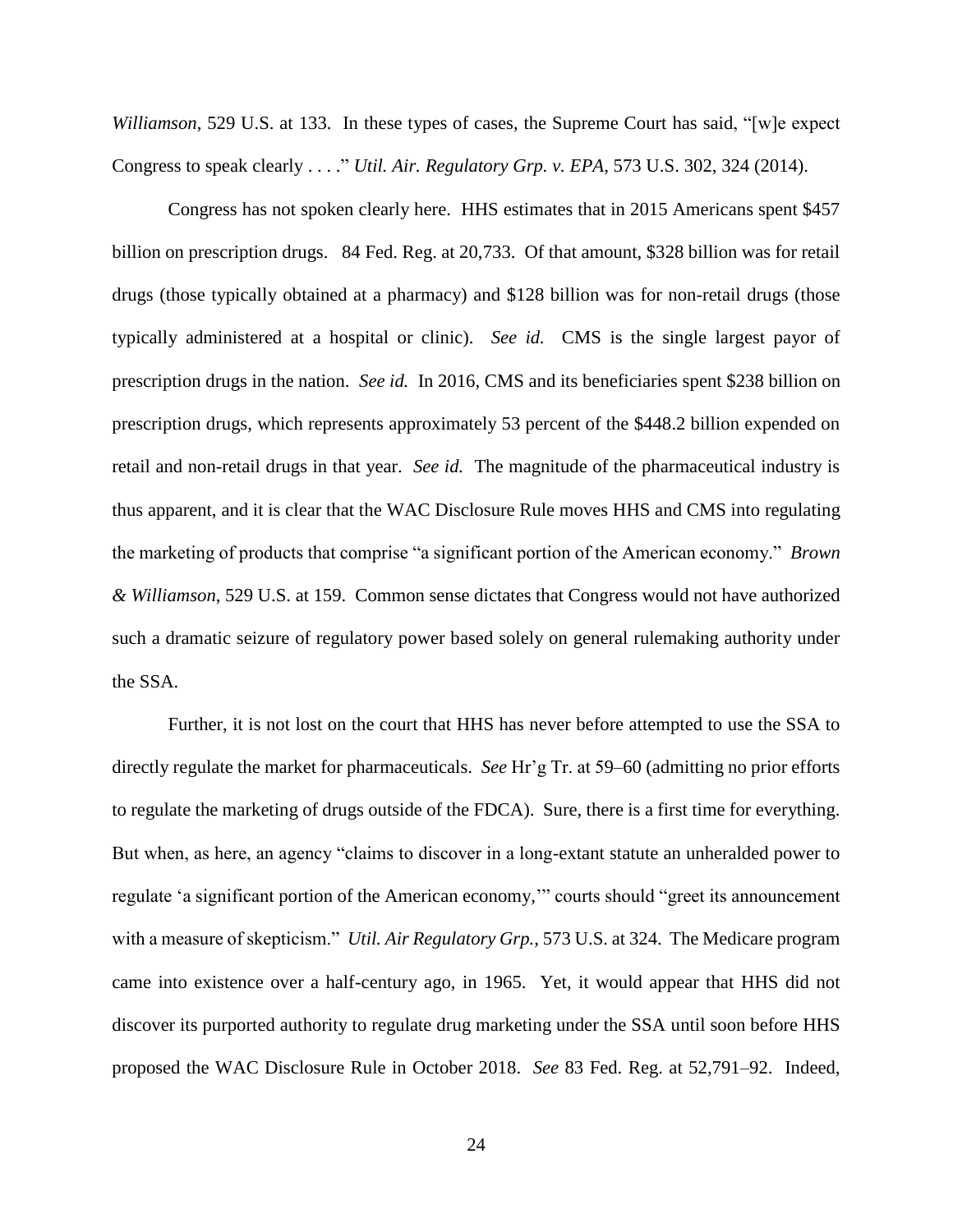when it released the Blueprint in May 2018, HHS said that it may "[c]all on the *FDA* to evaluate the inclusion of list prices in direct-to-consumer advertising." *Id.* at 22,695 (emphasis added). Yet, a mere five months later, CMS became the issuing sub-agency. It thus would seem that HHS at first believed that the FDA, presumably under the FDCA, would be the proper sub-agency through which to promulgate the WAC Disclosure Rule, as opposed to CMS under the SSA. To be fair, the Blueprint also says that HHS may direct CMS to "make Medicare and Medicaid prices more transparent" and "hold drug makers accountable for their price increases." *Id.* It is telling, however, that HHS first announced the specific action in dispute here as falling within the purview of a different sub-agency. The WAC Disclosure Rule feels like agency action in search of a statutory home. *Cf. Barnhart*, 535 U.S. at 222 (weighing "the careful consideration the Agency has given the question over a long period of time" as favoring deferring to the agency's action). It cannot find one in the SSA.

Finally, as the court already has intimated, the WAC Disclosure Rule is far afield of any other type of rulemaking authority HHS has previously exercised under the SSA. This is not a case of interstitial rulemaking. *See Barnhart*, 535 U.S. at 222. Instead, the Rule's "distance from the agency's ordinary statutory duties" is considerable. *City of Arlington*, 569 U.S. at 308 (Breyer, J., concurring). This factor, too, counsels against according deference to HHS's action here.

Defendants respond to these points as follows. They argue that, unlike *Brown & Williamson* and *Utility Air Regulatory Group*, this is not a case in which the agency has made a decision "of vast economic or political impact." Defs.' Opp'n at 20. The WAC Disclosure Rule is not like the FDA announcing its regulation of the tobacco industry (*Brown & Williamson*) or the EPA expanding licensing requirements tenfold (*Utility Air*). Instead, Defendants say, the rule here imposes only an "exceedingly modest" disclosure requirement that will cost the industry a "relative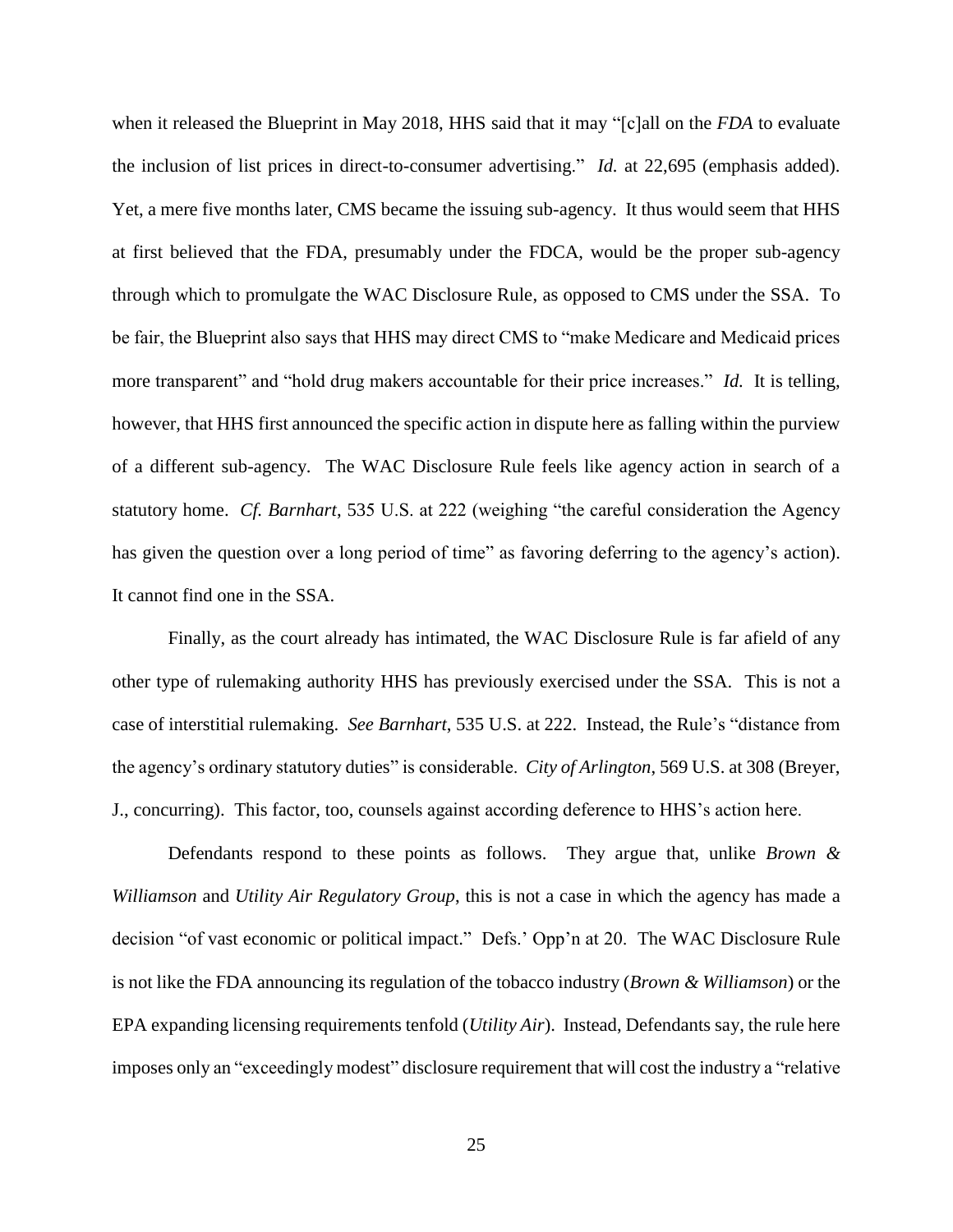pittance." *Id.* at 21 (estimating an annualized cost of \$2.45 million, a "relative pittance compared to the \$4.2 billion spent on [direct-to-consumer] television advertising in 2017") (citing 84 Fed. Reg. at 20,755). Therefore, they insist, the WAC Disclosure Rule is entirely compatible with the statutory scheme.

To be sure, the costs imposed by the WAC Disclosure Rule amount to a rounding error for the pharmaceutical industry. But that argument misses the point. It is the agency's incursion into a brand-new regulatory environment, and the rationale for it, that make the Rule so consequential. To accept the agency's justification here would swing the doors wide open to any regulation, rule, or policy that might reasonably result in cost savings to the Medicare and Medicaid programs, unless expressly prohibited by Congress. Indeed, the agency identifies no limiting principle, aside from an express statutory withholding of authority. So, this case is not just about whether HHS can force drug companies to disclose their list prices in the name of lowering costs. Rather, the WAC Disclosure Rule represents a significant shift in HHS's ability to regulate the health care marketplace. Congress surely did not envision such an expansion of regulatory authority when it granted HHS the power to issue regulations necessary to carry out the "efficient administration" of the Medicare and Medicaid programs.<sup>5</sup>

### **D. Remedy**

 $\overline{\phantom{a}}$ 

Because the court finds that HHS exceeded its authority under the SSA, the court vacates the WAC Disclosure Rule. *See* 5 U.S.C. § 706(2)(C) (stating that courts must "set aside [that]

<sup>5</sup> One tool of construction that the court has not considered is legislative history. Neither side has cited any. That Congress would have intended for CMS to compel drug price disclosures, yet not said a word about such power, strikes the court as unlikely. Nevertheless, the court is mindful of the Circuit's admonition that "[d]rawing inferences as to congressional intent from silence in legislative history is always a precarious business." *Symons v. Chrysler Corp. Loan Guarantee Bd.*, 670 F.2d 238, 242 (D.C. Cir. 1981). Accordingly, the court does not draw any inference from the absence of legislative history in this case.